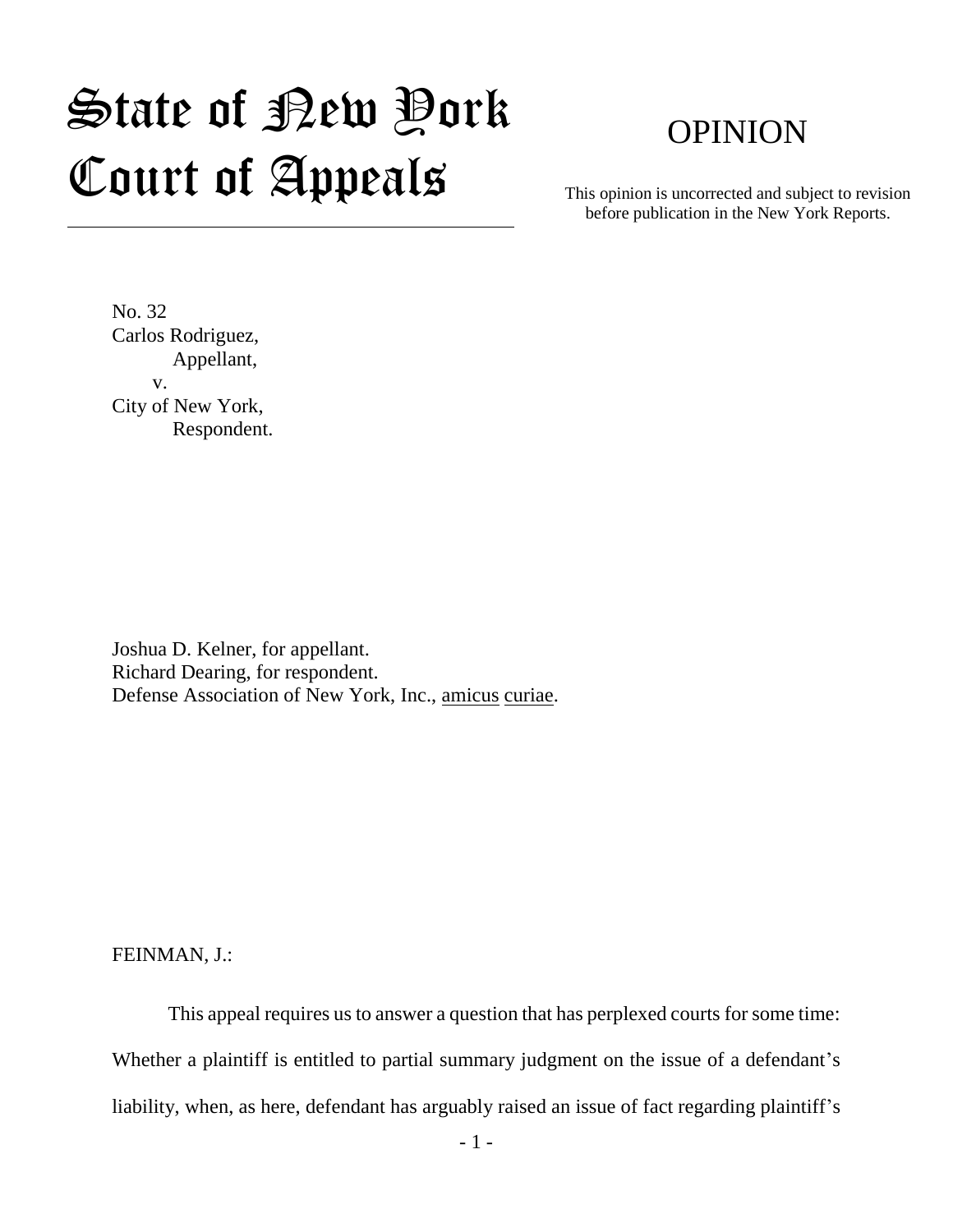comparative negligence. Stated differently, to obtain partial summary judgment in a comparative negligence case, must plaintiffs establish the absence of their own comparative negligence. We hold that a plaintiff does not bear that burden.

I.

Plaintiff Carlos Rodriguez was employed by the New York City Department of Sanitation (DOS) as a garage utility worker. He was injured while "outfitting" sanitation trucks with tire chains and plows to enable them to clear the streets of snow and ice. The following facts are uncontradicted: On a snowy winter day, plaintiff and his two coworkers were tasked with outfitting sanitation trucks with tire chains and plows at the Manhattan 5 facility. Typically, the driver backs the truck into one of the garage bays, and the driver and other members of the team "dress" the truck. One person acts as a guide, assisting the driver by providing directions through appropriate hand signals while standing on the passenger's side of the truck. Once the truck is safely parked in the garage, the driver, the guide, and the third member of the team (here, plaintiff) place chains on the truck's tires.

At the time of his accident, plaintiff was standing between the front of a parked Toyota Prius and a rack of tires outside of the garage bay while the driver began backing the sanitation truck into the garage. The guide, at some point, stood on the *driver's* side of the sanitation truck while directing the driver in violation of established DOS safety practices. The sanitation truck began skidding and eventually crashed into the front of the parked Toyota Prius, propelling the car into plaintiff and pinning him up against the rack of tires. Plaintiff was taken to the hospital and ultimately had to undergo spinal fusion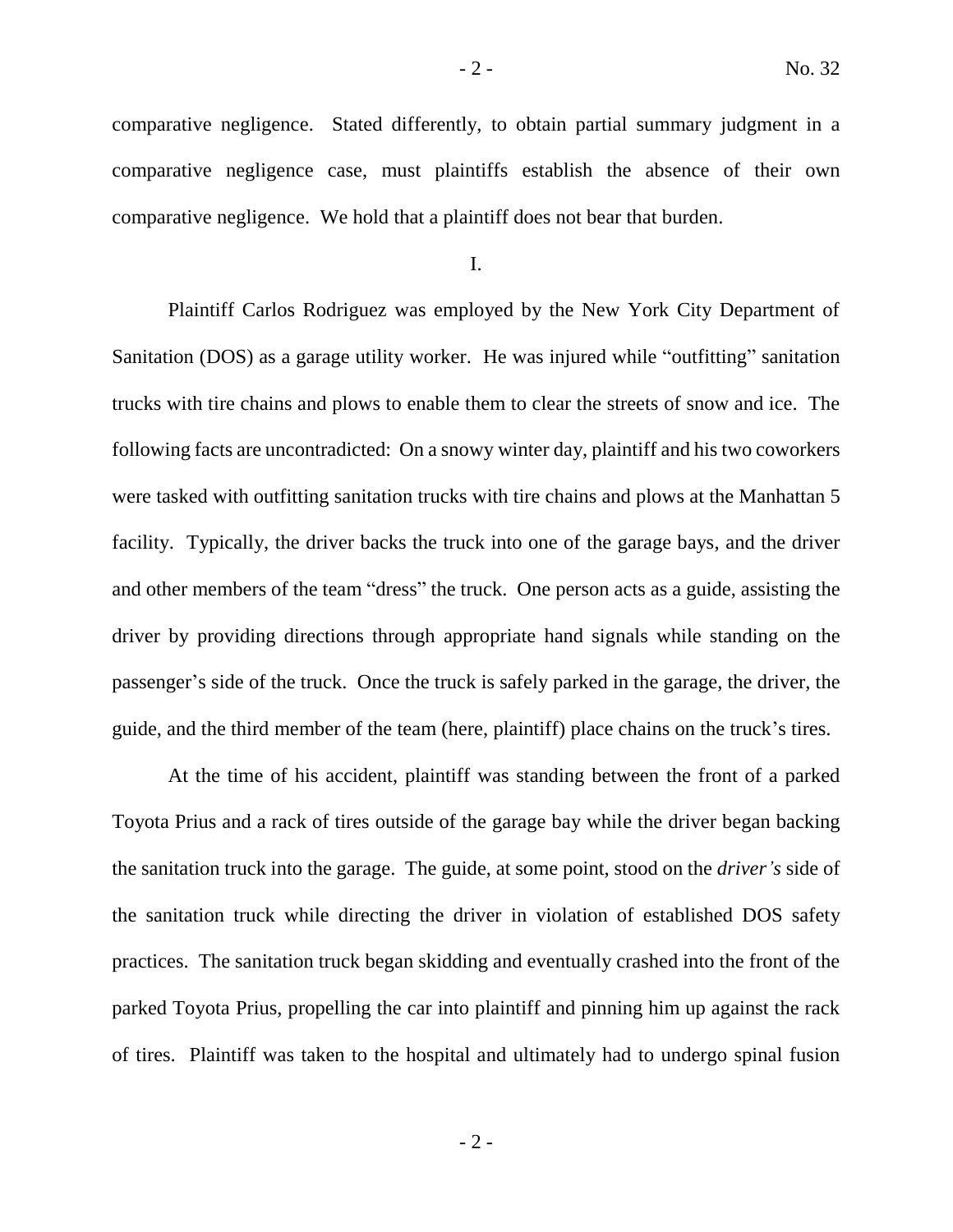surgery, a course of lumbar epidural steroid injections, and extensive physical therapy. He is permanently disabled from working.

Plaintiff commenced this negligence action against the City of New York. After discovery, he moved for partial summary judgment on the issue of defendant's liability pursuant to CPLR 3212. Defendant opposed the motion and cross-moved for summary judgment in its favor. Supreme Court denied both motions. In denying plaintiff's motion for partial summary judgment, Supreme Court held that there were triable issues of fact regarding foreseeability, causation, and plaintiff's comparative negligence.<sup>1</sup>

The Appellate Division, among other things, affirmed the denial of plaintiff's motion for partial summary judgment (Rodriguez v City of New York, 142 AD3d 778 [1st Dept 2016]). The majority, relying on this Court's memorandum decision in Thoma v Ronai (82 NY2d 736 [1993]), held that plaintiff was not entitled to partial summary judgment on the issue of liability, because he failed to make a prima facie showing that he was free of comparative negligence. The dissent, relying on the language and purpose of CPLR article 14-A, would have held that plaintiff does not bear the burden of disproving the affirmative defense of comparative negligence, and thus, plaintiff should have been

 $1$  Defendant moved for summary judgment on the ground that an employee cannot recover for injuries sustained while doing an assigned job, the purpose of which is to eliminate the cause of the injury. However, Supreme Court disagreed and held that defendant was not entitled to dismissal of the complaint, because contrary to defendant's assertion, "the danger of being knocked down by a skidding sanitation vehicle is not an ordinary and obvious hazard of plaintiff's employment," nor is it "inherent in the work of a sanitation worker" (Rodriguez v City of New York, 2014 WL 10726797, at \*2 [Sup Ct, NY County, Oct. 16, 2014, No. 109444/2011, Freed, J.]). The propriety of this ruling is not before us as defendant did not cross-appeal Supreme Court's order.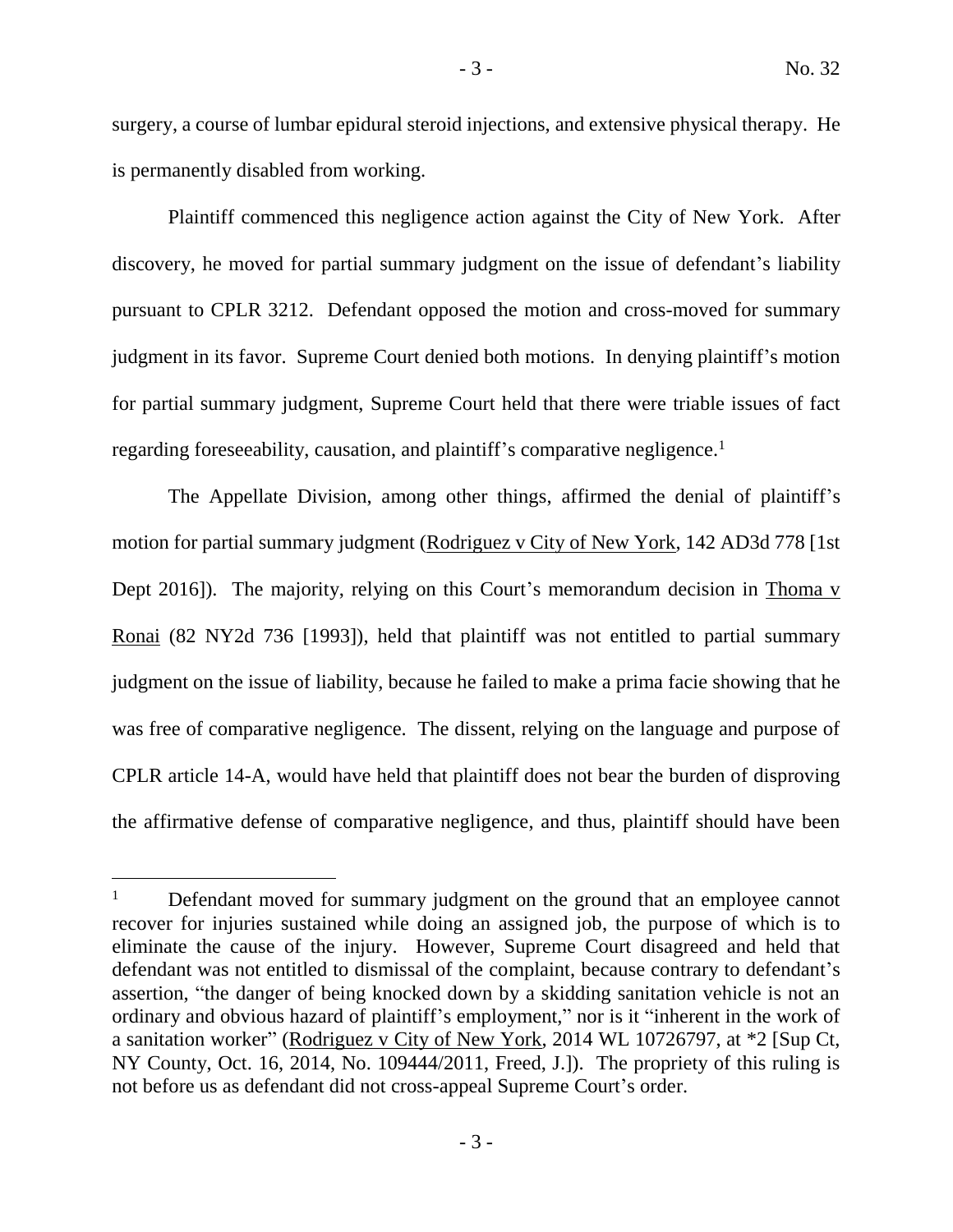granted partial summary judgment on the issue of defendant's liability (Rodriguez, 142 AD3d at 797 [Acosta, J., dissenting]).

The Appellate Division granted plaintiff leave to appeal to this Court (lv granted — AD3d —, 2016 NY Slip Op 96039[U] [1st Dept 2016]), certifying the following question: "Was the order of the Supreme Court, as affirmed by this Court, properly made?"<sup>2</sup>

## II.

Whether a plaintiff must demonstrate the absence of his or her own comparative negligence to be entitled to partial summary judgment as to a defendant's liability is a question of statutory construction of the CPLR. The usual rules of statutory construction apply to the provisions of the CPLR (see, e.g., Chianese v Meier, 98 NY2d 270, 275 [2002]). "In matters of statutory interpretation, our primary consideration is to discern and give effect to the Legislature's intention" (Matter of Albany Law School v New York State Off. of Mental Retardation & Dev. Disabilities, 19 NY3d 106, 120 [2012]). We look "first

<sup>&</sup>lt;sup>2</sup> Defendant additionally argues that material issues of fact exist as to its negligence, which bar plaintiff from obtaining partial summary judgment. We do not reach this issue.

The Appellate Division began its analysis by framing the sole issue for resolution as "whether a plaintiff seeking summary judgment on the issue of liability must establish, as a matter of law, that he or she is free from comparative fault" (Rodriguez, 142 AD3d at 778). To be sure, Supreme Court addressed the issue of defendant's negligence and agreed with defendant that there are questions of fact as to foreseeability and causation. We do not read the Appellate Division's majority decision as reaching the merits of whether there is any question of fact as to defendant's negligence. Both the majority and dissenting opinions at the Appellate Division framed their resolution of this appeal as turning on whether plaintiff bore the burden of proving the absence of comparative negligence. Although the majority's five-page decision contains one sentence that makes a passing reference to defendant's negligence, it is utilized to distinguish a prior case on the issue of comparative negligence as a bar to summary judgment and is not offered as an evaluation of the merits of defendant's alternative argument.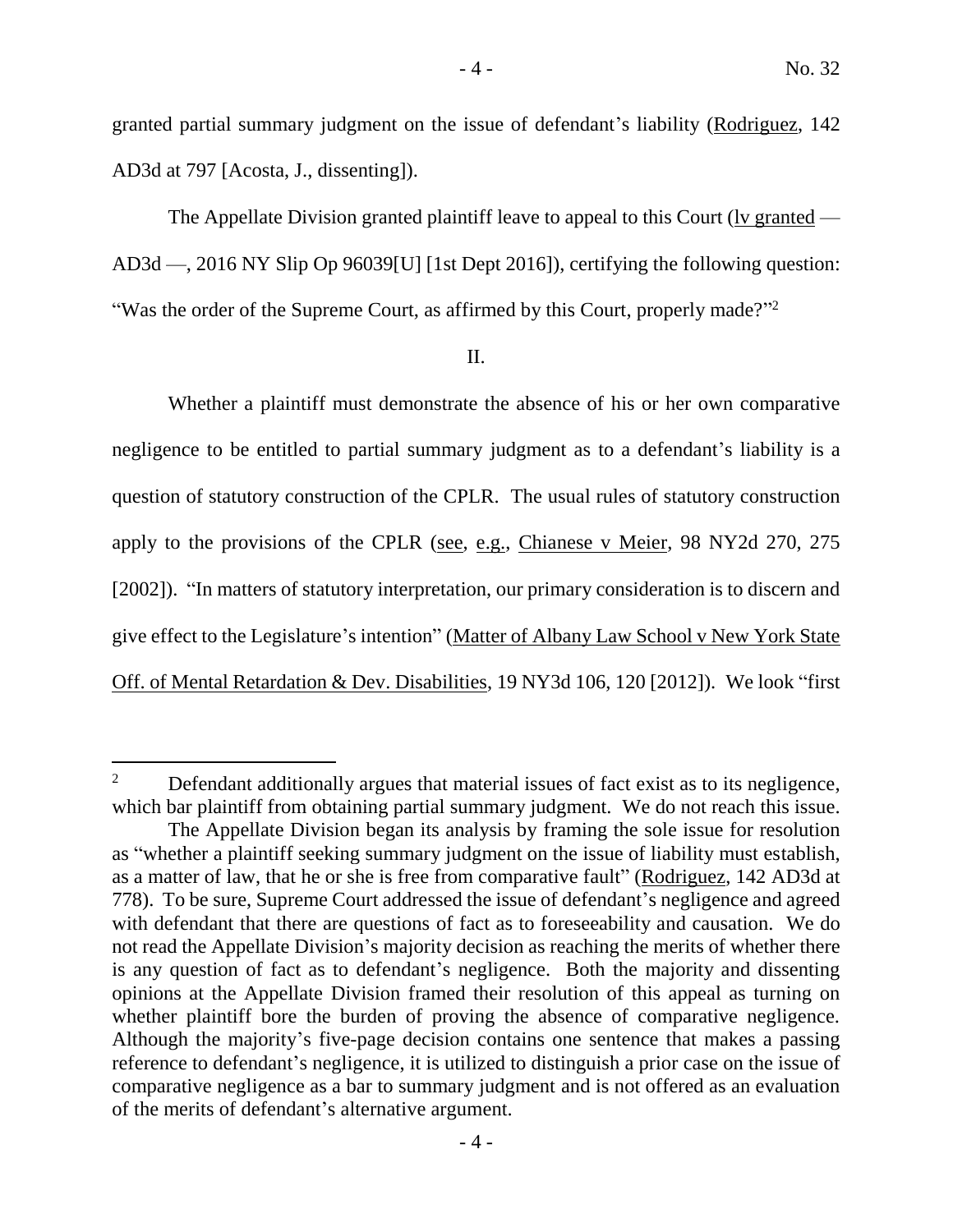to the plain language of the statute[ ] as the best evidence of legislative intent" (Matter of Malta Town Ctr. I, Ltd. v Town of Malta Bd. of Assessment Review, 3 NY3d 563, 568 [2004]).

CPLR 3212, which governs summary judgment motions, provides that "[t]he motion shall be granted if . . . the cause of action . . . [is] established sufficiently to warrant the court as a matter of law in directing judgment in favor of any party" (CPLR 3212[b]). The motion for summary judgment must also "show that there is no defense to the cause of action" (id.). Further, subsection [c] of the same section sets forth the procedure for obtaining partial summary judgment and states that "[i]f it appears that the only triable issues of fact arising on a motion for summary judgment relate to the amount or extent of damages . . . the court may, when appropriate for the expeditious disposition of the controversy, order an immediate trial of such issues of fact raised by the motion" (CPLR 3212[c]).

Article 14-A of the CPLR contains our State's codified comparative negligence principles. CPLR 1411 provides that:

"In any action to recover damages for personal injury, injury to property, or wrongful death, the culpable conduct attributable to the claimant or to the decedent, including contributory negligence or assumption of risk *shall not bar recovery*, but the amount of damages otherwise recoverable shall be diminished in the proportion which the culpable conduct attributable to the claimant or decedent bears to the culpable conduct which caused the damages."

(CPLR 1411 [emphasis added]). CPLR 1412 further states that "[c]ulpable conduct claimed in diminution of damages, in accordance with [CPLR 1411], shall be an affirmative defense to be pleaded and proved by the party asserting the defense."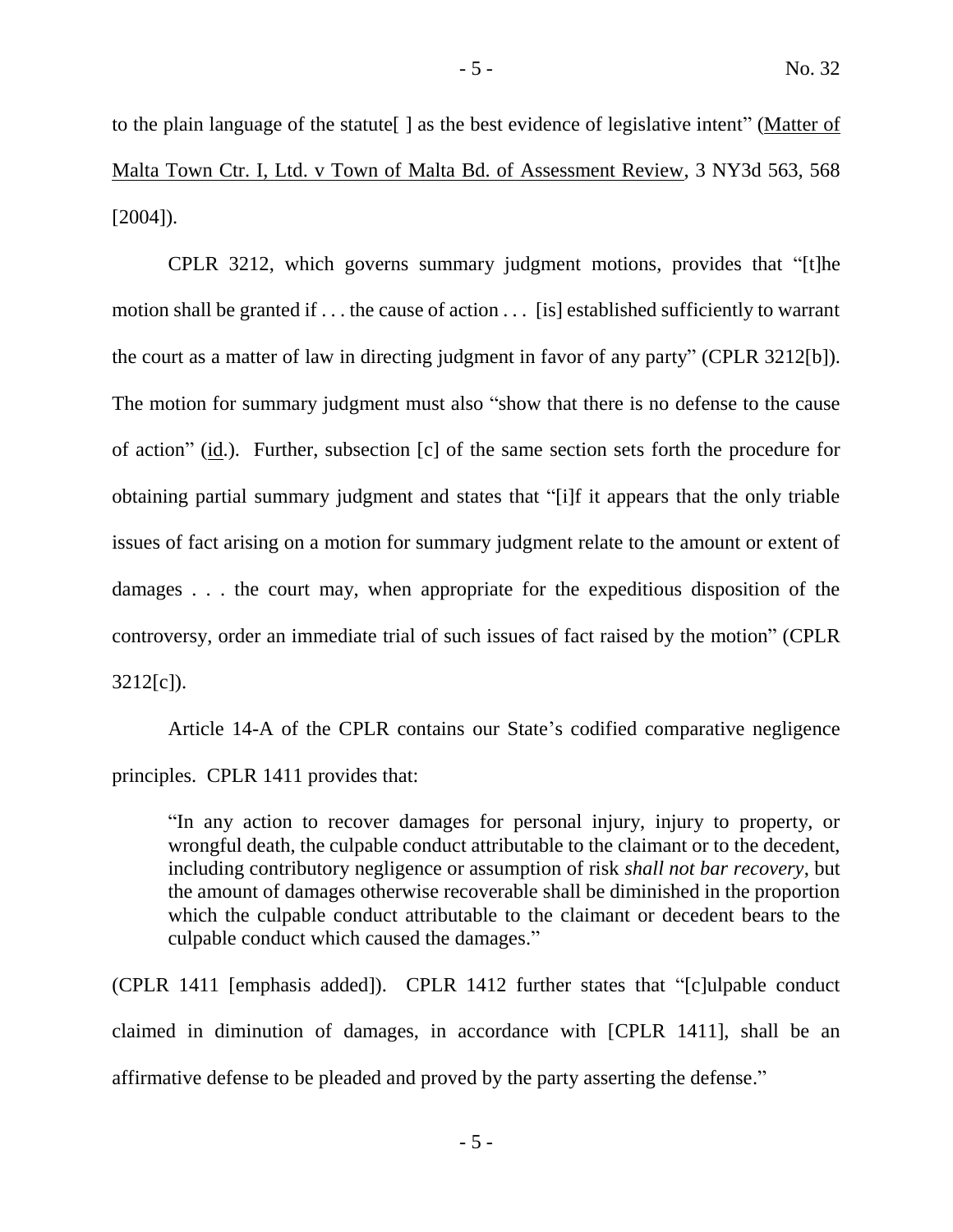Placing the burden on the plaintiff to show an absence of comparative fault is inconsistent with the plain language of CPLR 1412. In 1975, New York adopted a system of pure comparative negligence, and, in so doing, directed courts to consider a plaintiff's comparative fault only when considering the amount of damages a defendant owes to plaintiff. The approach urged by defendant is therefore at odds with the plain language of CPLR 1412, because it flips the burden, requiring the plaintiff, instead of the defendant, to prove an absence of comparative fault in order to make out a prima facie case on the issue of defendant's liability. 3

Professor Patrick Connors similarly notes:

(Patrick M. Connors, Can Comparative Fault Stop the Train Known as Summary Judgment?, NYLJ, Jan. 16, 2013 at 2).

Finally, John R. Higgitt writes in the Practice Commentaries to CPLR 3212 that the approach favored by Siegel and Connors, which he refers to as the "Siegel approach," has appeal for at least two reasons. First, he notes:

- 6 -

"CPLR 1411's language suggests that a plaintiff seeking partial summary judgment on the issue of the defendant's liability should not have the burden of showing her freedom of comparative fault . . . If a plaintiff's comparative fault 'shall not bar

<sup>&</sup>lt;sup>3</sup> Various commentators have pointed out this inconsistency. The late Professor David Siegel, a preeminent expert in New York civil practice, has referred to the approach defendant proposes as "peculiar," for it "imposes on the plaintiff the burden of establishing ... freedom from comparative fault even though by statute that's a burden of both pleading and proof borne by the defendant under the specific terms of CPLR 1412" (Siegel, NY Prac § 280 [5th ed 2011, Jan. 2013 Update]).

<sup>&</sup>quot;CPLR 1412 and the standards of summary judgment appear to require that defendant tender sufficient evidence to support the affirmative defense on the facts of the case. Requiring the plaintiff moving for partial summary judgment on liability to affirmatively establish complete freedom from comparative fault, while allow defendant to simply contend that plaintiff has committed at least some culpable conduct, appears to tilt the scales too favorably for the defendant"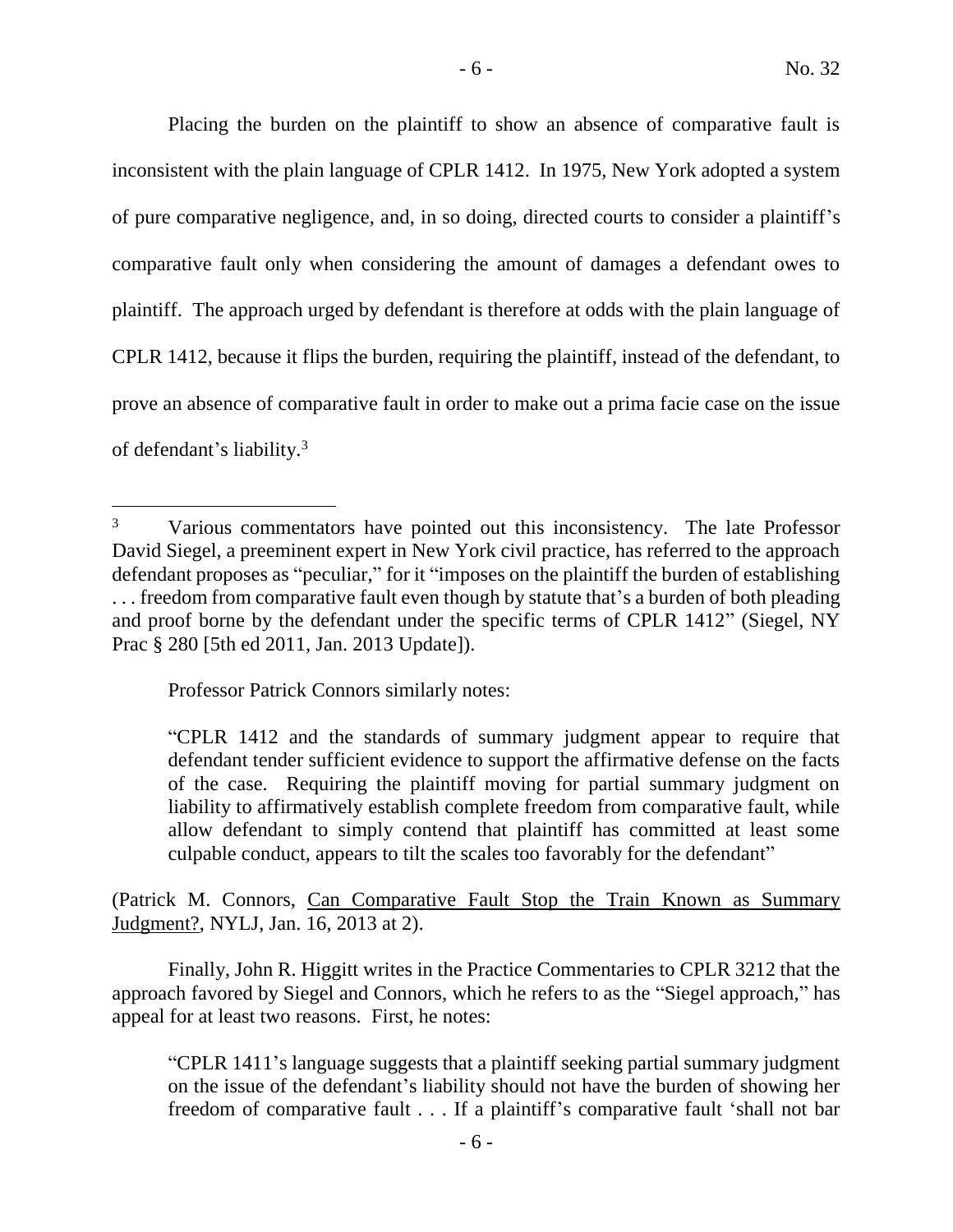Defendant's approach also defies the plain language of CPLR 1411, and, if adopted, would permit a possible windfall to defendants. CPLR 1411 explicitly provides that "[i]n any action to recover damages for personal injury . . . the culpable conduct attributable to the [plaintiff] . . . shall not bar recovery, but the amount of damages otherwise recoverable shall be diminished in the proportion . . . attributable to the claimant." For example, assuming in a hypothetical case a defendant's negligence could be established as a matter of law because defendant's conduct was in violation of a statute (see PJI 2:26) and further

"A plaintiff is entitled to recover damages in a negligence action if she demonstrates that a defendant's negligence was "a" proximate cause of the plaintiff's injuries, i.e., that the defendant's negligence was one, not necessarily the only, substantial factor in causing the injuries. Thus, a plaintiff's right of recovery arises on her showing that the defendant was negligent and that the defendant's negligence was a proximate cause of the plaintiff's injuries, and any comparative fault on the plaintiff's part will merely diminish the damages award. Under the present rule reflected in the decisions of the First and Second Departments, a plaintiff seeking partial summary judgment on the issue of the defendant's liability is required to prove her freedom from comparative fault. That doesn't seem to jibe with the rule of substantive law providing that a plaintiff is entitled to recover once she establishes that the defendant was negligent and that the defendant's negligence was a proximate cause of the plaintiff's injuries"

(id. [citation omitted]).

recovery' but merely diminishes her damages award, then it would seem that the plaintiff should not be required to prove her freedom from comparative fault as a precondition to obtaining partial summary judgment on the issue of the defendant's liability"

<sup>(</sup>John R. Higgitt, Practice Commentaries, McKinney's Cons Laws of NY, CPLR C3212:15). Secondly, he contends that "the Siegel approach provides for harmony between the substantive law of torts and the rules of decision on a plaintiff's motion for partial summary judgment" (id.). Higgitt writes: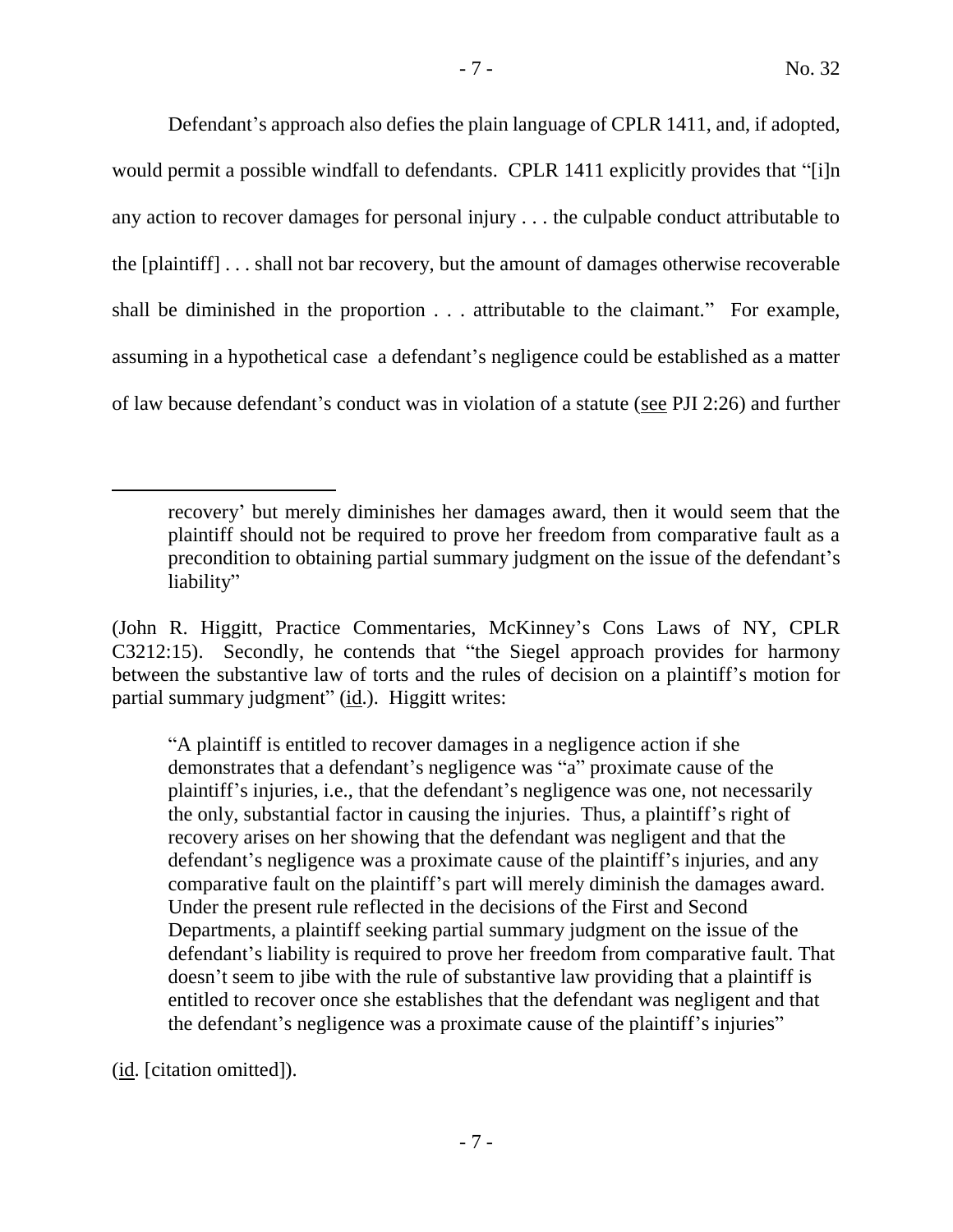assuming plaintiff was denied partial summary judgment on the issue of defendant's negligence because plaintiff failed to establish the absence of his or her own comparative negligence, the jury would be permitted to decide the question of whether defendant was negligent and whether defendant's negligence proximately caused plaintiff's injuries. If the jury answers in the negative on the question of defendant's negligence, the plaintiff would be barred from recovery even though defendant's negligence was established as a matter of law and in contradiction to the plain language of CPLR 1411. Such a windfall to a defendant would violate Section 1411's mandate that a plaintiff's comparative negligence "shall not bar recovery" and should only go to the diminution of damages recoverable by plaintiff. Furthermore, it is no answer to this conundrum that the trial court could set aside the verdict. The whole purpose of partial summary judgment is to streamline and focus the factfinder on the issues that need resolution, and avoid having juries make findings that are contrary to law.

Defendant's attempts to rely on CPLR 3212's plain language in support of its preferred approach are also unavailing. Specifically, defendant points to CPLR 3212(b), which provides; "[a] motion for summary judgment shall . . . show that there is no defense to the cause of action." Defendant's approach would have us consider comparative fault a defense. But, comparative negligence is *not* a defense to the cause of action of negligence, because it is not a defense to any element (duty, breach, causation) of plaintiff's prima facie cause of action for negligence, and as CPLR 1411 plainly states, is not a bar to plaintiff's recovery, but rather a diminishment of the amount of damages.

- 8 -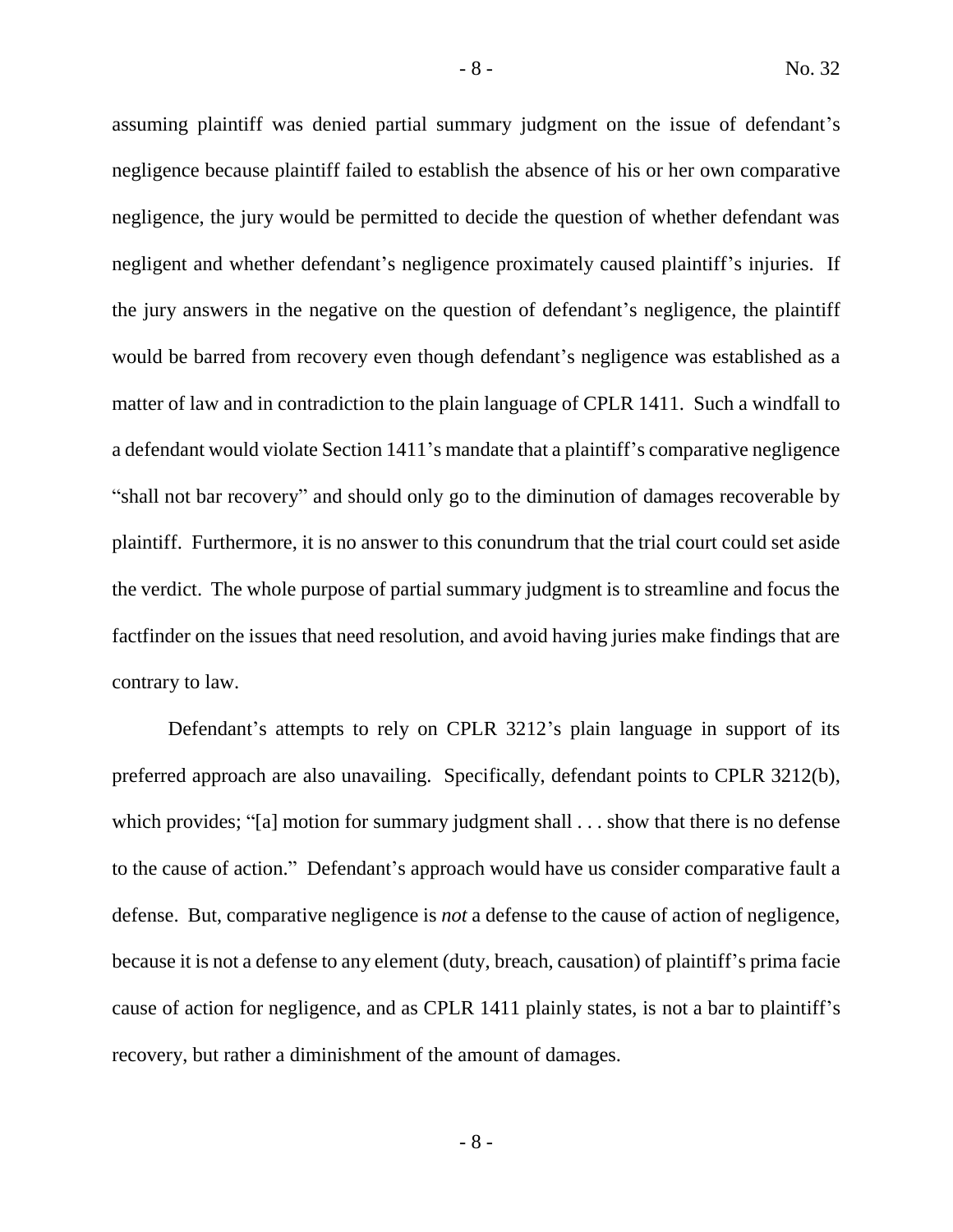The approach we adopt is also supported by the legislative history of article 14-A. (see Tompkins Cty. Support Collection Unit ex rel. Chamberlin v Chamberlin, 99 NY2d 328, 335 [2003] ["[T]he legislative history of an enactment may also be relevant and is not to be ignored, even if words be clear."] [quotations and citations omitted]). Article 14-A's enactment was proposed by the 1975 Judicial Conference of the State of New York (the Conference) in response to this Court's decision in Dole v Dow Chemical Co. (30 NY2d 143 [1972]), which first provided for the apportionment of negligent responsibility among joint tortfeasors. In proposing the section which later became CPLR 1411, the Conference specifically noted that neither the defense of contributory negligence or assumption of risk "shall continue to serve as complete defenses" in negligence actions (20th Ann Rep of NY Jud Conf at 240). In proposing the section which became CPLR 1412, the Conference urged the adoption of the then-majority rule in this country, which provided that "in all negligence actions . . . the defendant claiming contributory negligence of the plaintiff has the burden of showing it" (id. at 245). The Conference also observed that the "burden of pleading and burden of proof are usually parallel" and that "[t]his article may be viewed as having created a partial defense, the effect of which is to mitigate damages, and such defenses traditionally must be pleaded affirmatively" (id. at 246).

When article 14-A was proposed in the Legislature, the Introducer's Memorandum before the New York Assembly noted that the then-current system of traditional contributory negligence had "become an obstacle to the dispensing of substantial justice" (Assembly Introducer's Mem in Support, Bill Jacket, L 1975, ch 69 at  $5 - 7$ ). The purpose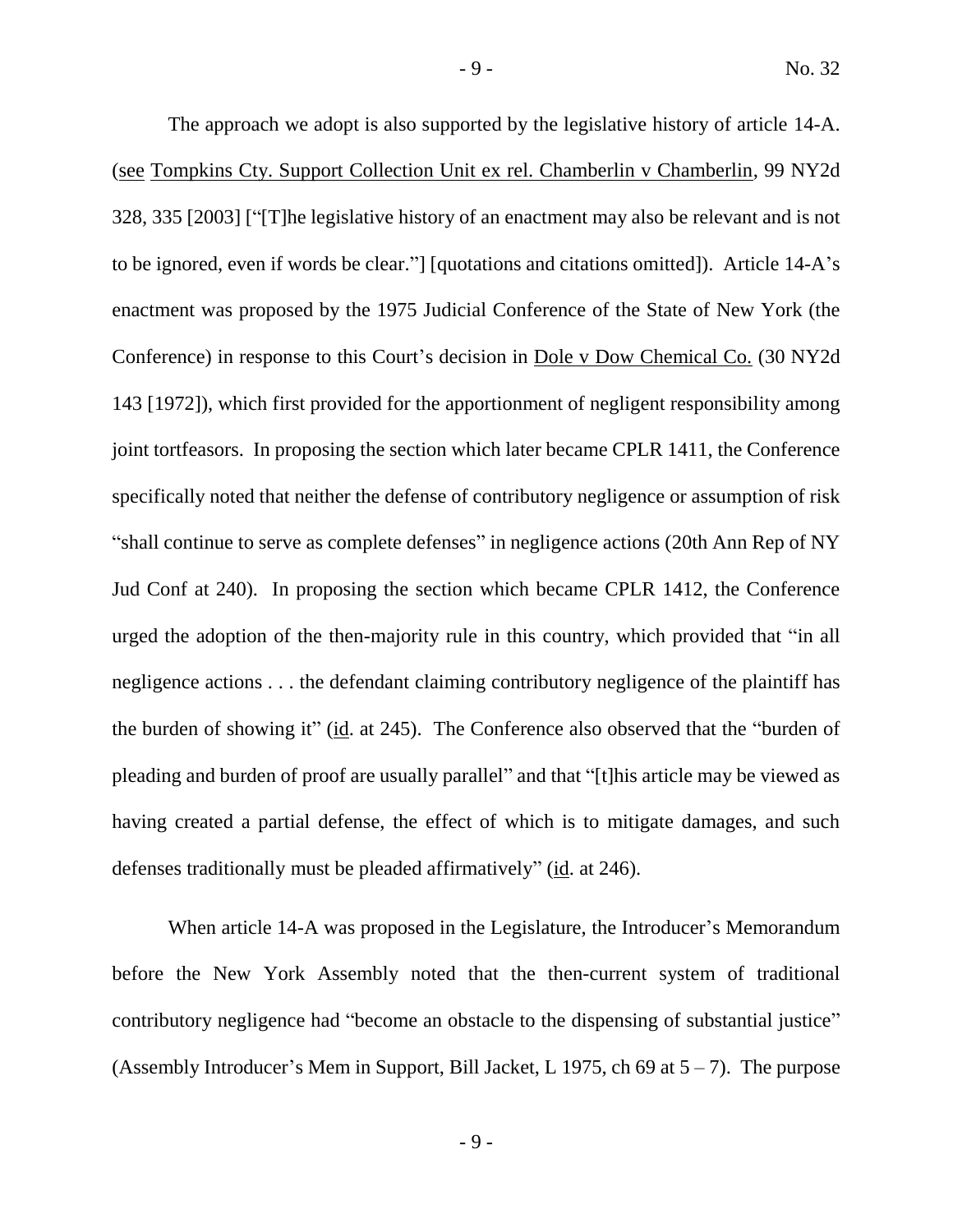of the law was to bring "New York law into conformity with the majority rule and represents the culmination of the gradual but persistent erosion of the rule that freedom from contributory negligence must be pleaded and proven by the plaintiff" (id., citing Rossman v La Grega, 28 NY2d 300, 304 [1971]). The legislative history of article 14-A makes clear that a plaintiff's comparative negligence is no longer a complete defense to be pleaded and proven by the plaintiff, but rather is only relevant to the mitigation of plaintiff's damages and should be pleaded and proven by the defendant.<sup>4</sup>

Resolution of the issue before us necessarily turns on the interpretation and interplay of these various CPLR provisions. In Thoma v Ronai, 82 NY2d 736 [1993], this Court held that the plaintiff there did not meet her burden of demonstrating the absence of any material fact; "a factual question of her reasonable care" existed, and thus [plaintiff] was

<sup>&</sup>lt;sup>4</sup> The dissent points to recently proposed amendments to CPLR 1412, explicitly pronouncing that the party asserting the defense of comparative negligence must interpose proof of such culpable conduct when asserting the defense on a motion for summary judgment, to contend that the Legislature is "under the impression" that Thoma is the correct and currently binding rule (see dissenting op. at 5-6, citing S.2057/2017-2018 Reg Sess [NY 2017]; S7779/2016-2017 Reg Sess [NY 2016]; 2017 A.2776 [2017]). However, "we have often been reluctant to ascribe persuasive significance to legislative inaction" (Desrosiers v Perry Ellis Menswear, LLC, 30 NY3d 488, 491 [2017], quoting Boreali v Axelrod, 71 NY2d 1, 13 [1987]; see also Pension Ben. Guar. Corp. v LTV Corp., 496 US 633, 650 [1990] ["Congressional inaction lacks persuasive significance because several equally tenable inferences may be drawn from such inaction, including the inference that the existing legislation already incorporated the offered change."]). While at times, we have construed legislative inaction "to be some manifestation of legislative approbation" of a lower's court's interpretation of a particular statute, that is only the case in "instances in which the legislative inactivity has continued in the face of a prevailing statutory construction" (Brooklyn Union Gas Co. v. New York State Human Rights Appeal Bd., 41 NY2d 84, 90 [1976]). That is not the case here, where the Appellate Division Departments have struggled to adopt a universal interpretation.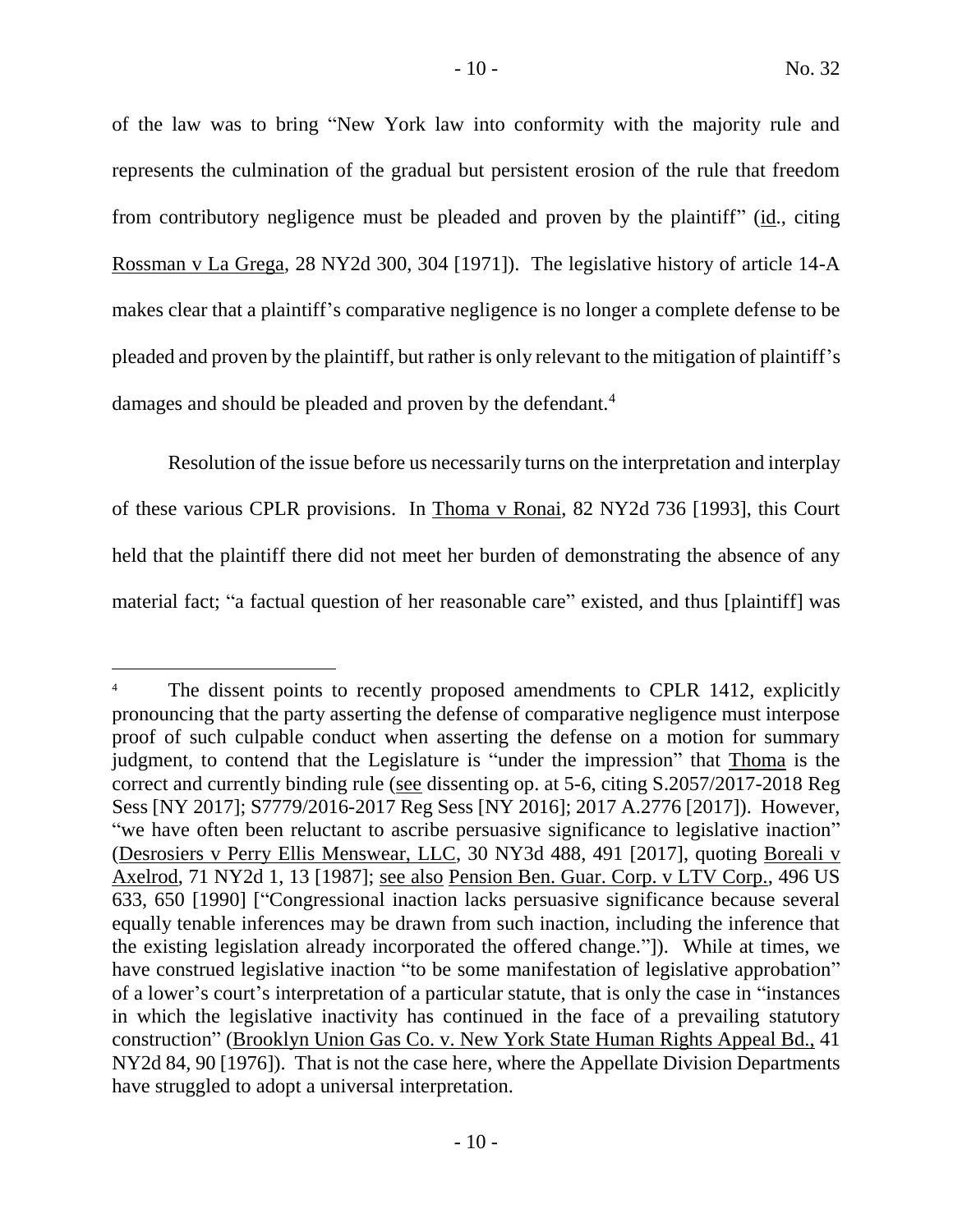properly denied summary judgment (id. at 737). However, Thoma never addressed the precise question we now confront. The decision itself never considered the import of article 14-A, and a review of the briefs publicly filed in that case reveal that the plaintiff proceeded on the assumption that if a question of fact existed as to her negligence, summary judgment on the issue of liability would be denied. The plaintiff in Thoma, in her limited submissions to this Court, maintained that "[t]he crux of the case is the existence, as a matter of law, of any question of culpable conduct (contributory negligence) by the Plaintiff that would warrant the Trial Court's denial of summary judgment pursuant to C.P.L.R. 3212 on the issue of the Defendant's liability" (Thoma, App's Br. at 1). Thus, to the extent that the Departments of the Appellate Division have interpreted Thoma as explicitly holding that a plaintiff must show an absence of comparative fault in order to obtain partial summary judgment on liability, such a reading of Thoma is mistaken (see Global Reinsurance Corp. v Century Indemnity Co., 30 NY3d 508, 517 [2017] ["[T]he Court's holding comprises only those 'statements of law which address issues which were presented to the [Court] for determination.'"], quoting Village of Kiryas Joel v County of Orange, 144 AD3d 895, 900 [2d Dept 2016]).<sup>5</sup>

The dissenters question our assessment of Thoma and assert that our interpretation is "undermined by later case law" (dissent op. at 3). The dissent maintains that in our memorandum decision in Sammis v Nassau/Suffolk Football League (95 NY2d 809, 810 [2000]), and summary reversal in Castiglione v Kruse, 27 NY3d 1018, 1019, reargument denied, 28 NY3d 941 [2016], we reaffirmed the purported procedural rule created by Thoma. Notably missing from either of those decisions is any discussion or even citation to Thoma. In fact, it appears this Court has never cited Thoma for any proposition whatsoever. Neither Sammis or Castiglione addressed whether the CPLR requires plaintiffs to show an absence of comparative fault in order to obtain partial summary judgment on the issue of liability. Further, while we reversed the Appellate Division in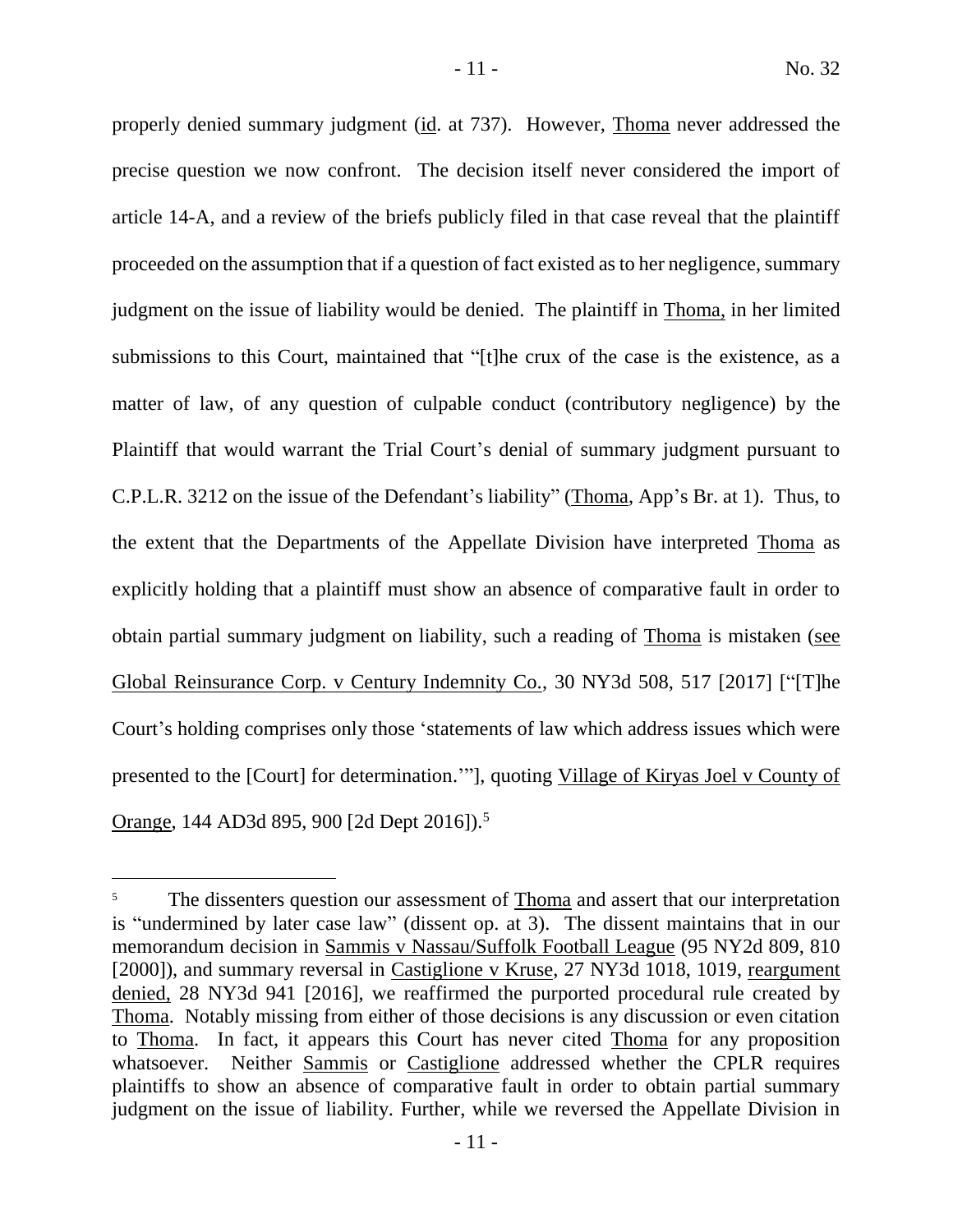$\overline{a}$ 

It bears noting that initially courts did not even treat Thoma as creating a new rule requiring that plaintiffs show an absence of comparative negligence in order to obtain partial summary judgment on the issue of a defendant's liability. Indeed, at least in the First Department, a majority of the appellate decisions initially refrained from putting such a burden on plaintiffs even after Thoma (see, e.g., Pace v Robinson, 88 AD3d 530 [1st Dept 2001]); Gonzalez v Arc Interior Const., 83 AD3d 418 [1st Dept 2011]; Strauss v Billig, 78 AD3d 415 [1st Dept 2010]; Tselebis v Ryder Truck Rental, Inc., 72 AD3d 198 [1st Dept 2010]). These decisions reasoned, as articulated in Tselebis, that placing the burden on plaintiffs to show freedom from comparative negligence as a component of their prima facie showing on summary judgment "cannot be reconciled" with CPLR 1411 and 1412 "if the statute[s] [are] to be given effect" (Tselebis, 72 AD3d at 200).

However, in Roman v A1 Limousine, Inc. (76 AD3d 552 [2d Dept 2010]), the Second Department parted company with the First Department. That court explicitly read Thoma as creating such a procedural rule, and held that "plaintiff's motion for summary judgment on the issue of liability was properly denied where plaintiff's submissions failed to eliminate a triable issue of fact regarding her comparative negligence" (id. at 553). Since Roman, the clear majority (but not all) of Second Department cases have relied on Thoma as answering this issue, and have placed the "double burden" on plaintiffs to not only prove the defendant's prima facie negligence as a matter of law, but also prove their own absence of comparative negligence as a matter of law in order to obtain partial summary judgment on the issue liability.

After Roman, the First Department began to reconsider its holding in Tselebis, but it appears to remain sharply divided internally over the issue (see, e.g., Calcano v Rodriguez (91 Ad3d 468 [1st Dept 2012, Catterson, J., concurring]; Maniscalco v New York City Transit Auth. (95 AD3d 510 [1st Dept 2012, DeGrasse, J., dissenting]; Capuano v Tishman Constr. Corp. (98 AD3d 848 [1st Dept 2012, Acosta, J., concurring]); Geralds v Damiano, 128 AD3d 550 [1st Dept 2015, Moskowitz, J., dissenting]). The Fourth Department recently held in Simoneit v Mark Cerrone, Inc. (122 AD3d 1246 [4th Dept 2014]), that a plaintiff was entitled to partial summary judgment on the issue of defendant's liability, notwithstanding unresolved questions of fact regarding the plaintiff's comparative fault (see  $id$ . at 1248).

Castiglione, holding that "triable questions of fact precluded summary judgment in plaintiff's favor," it is not at all clear whether such questions of fact related to comparative negligence, the defendant's negligence, or some other issue related to liability. Contrary to the dissenters' view, neither Thoma nor these subsequent decisions created a procedural rule placing the burden on plaintiffs to show an absence of comparative fault in order to obtain partial summary judgment on the issue of defendant's liability.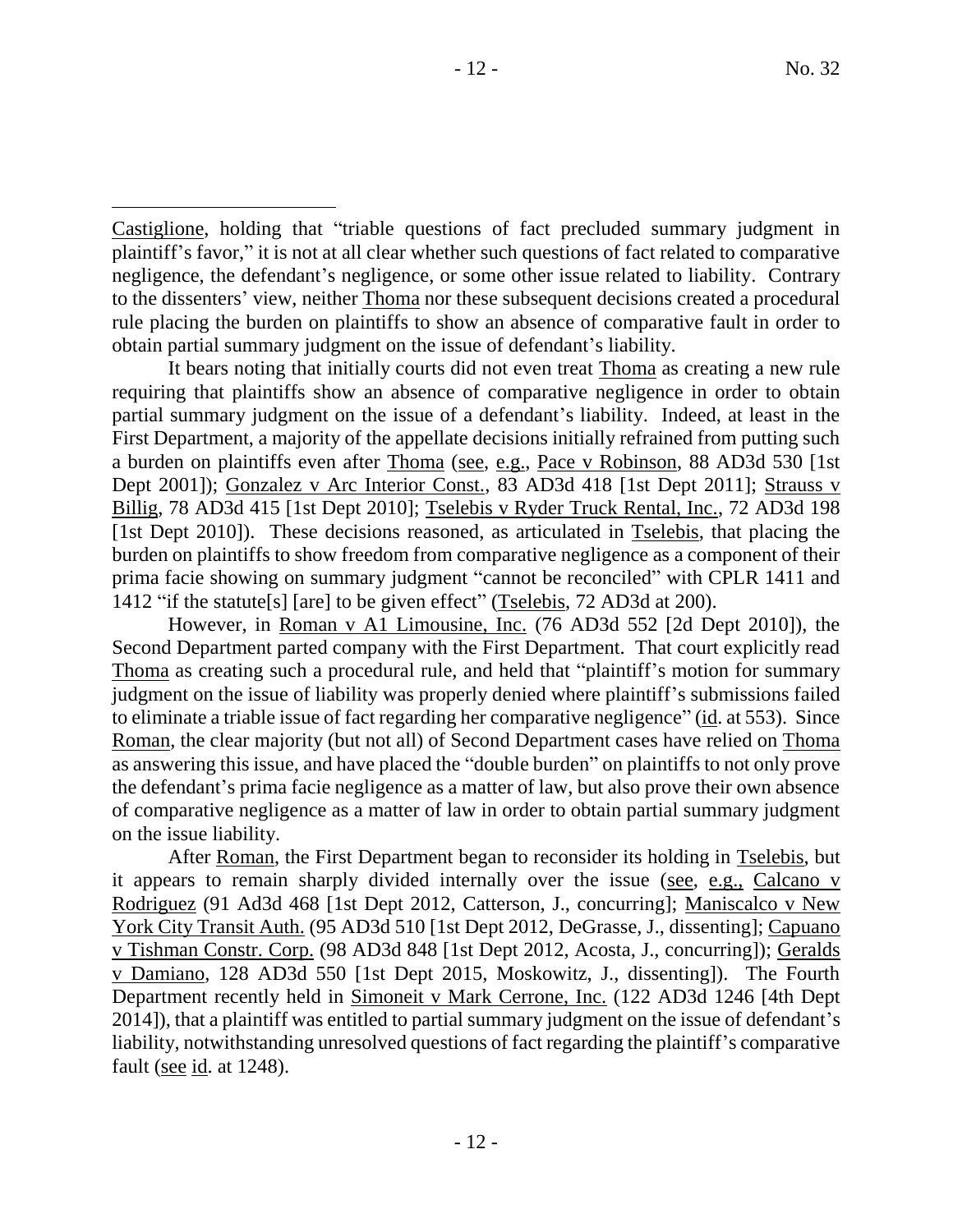On this appeal, plaintiff raises the issue not addressed in Thoma. Plaintiff contends, even assuming there is an issue of fact regarding his comparative fault, that he is entitled to partial summary judgment on the issue of defendant's liability. Defendant would have us follow the line of cases that hold that plaintiff bears the burden of disproving comparative fault as a component of establishing his prima facie entitlement to partial summary judgment on the issue of defendant's liability. Defendant points to various instances of plaintiff's conduct in this case and asserts that plaintiff was comparatively negligent. We agree with plaintiff that to obtain partial summary judgment on defendant's liability he does not have to demonstrate the absence of his own comparative fault.

We also reject defendant's contention that granting the plaintiff partial summary judgment on defendant's liability serves no practical purpose. A principal rationale of partial summary judgment is to narrow the number of issues presented to the jury (see Janos v Peck, 21 AD2d 529, 531 [1964], affd 15 NY2d 509 [1964]). In a typical comparative negligence trial, the jury is asked to answer five questions:

- 1. Was the defendant negligent?
- 2. Was defendant's negligence a substantial factor in causing [the injury or the accident]?
- 3. Was plaintiff negligent?
- 4. Was plaintiff's negligence a substantial factor in causing (his or her) own injuries?
- 5. What was the percentage of fault of the defendant and what was the percentage of fault of the plaintiff?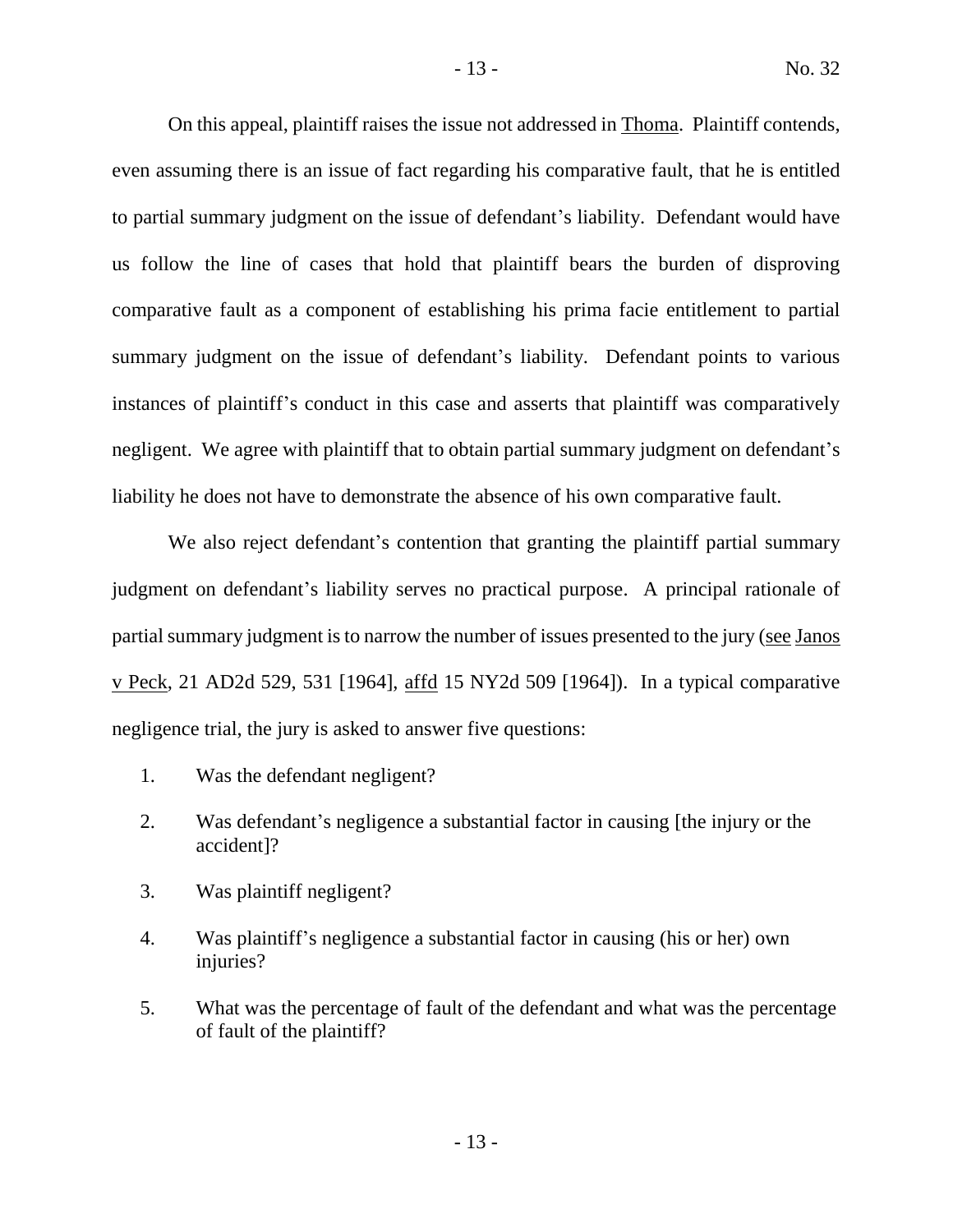(PJI 2:36). Where plaintiff has already established defendant's liability as a matter of law, granting plaintiff partial judgment eliminates the first two questions submitted to the jury, thereby serving the beneficial purpose of focusing the jury on questions and issues that are in dispute.

Nor do we agree with defendant that what it characterizes as bifurcation of the issues of defendant's liability from plaintiff's liability runs counter to the Pattern Jury Instructions. When a defendant's liability is established as a matter of law before trial, the jury must still determine whether the plaintiff was negligent and whether such negligence was a substantial factor in causing plaintiff's injuries. If so, the comparative fault of each party is then apportioned by the jury. Therefore, the jury is still tasked with considering the plaintiff's and defendant's culpability together. As a practical matter, a trial court will instruct the jury in a modified version of Pattern Jury Instruction 1:2B that the issue of defendant's negligence, and in some cases, the related proximate cause question, have been previously determined as a matter of law. Trial courts are experienced in crafting such instructions, for example when liability has already been determined in a bifurcated trial, or when an Appellate Division upholds a liability determination and remands solely for a recalculation of damages, or a trial on damages has been ordered pursuant to CPLR 3212(c).

## III.

To be entitled to partial summary judgment a plaintiff does not bear the double burden of establishing a prima facie case of defendant's liability and the absence of his or her own comparative fault. Accordingly, the order of the Appellate Division, insofar as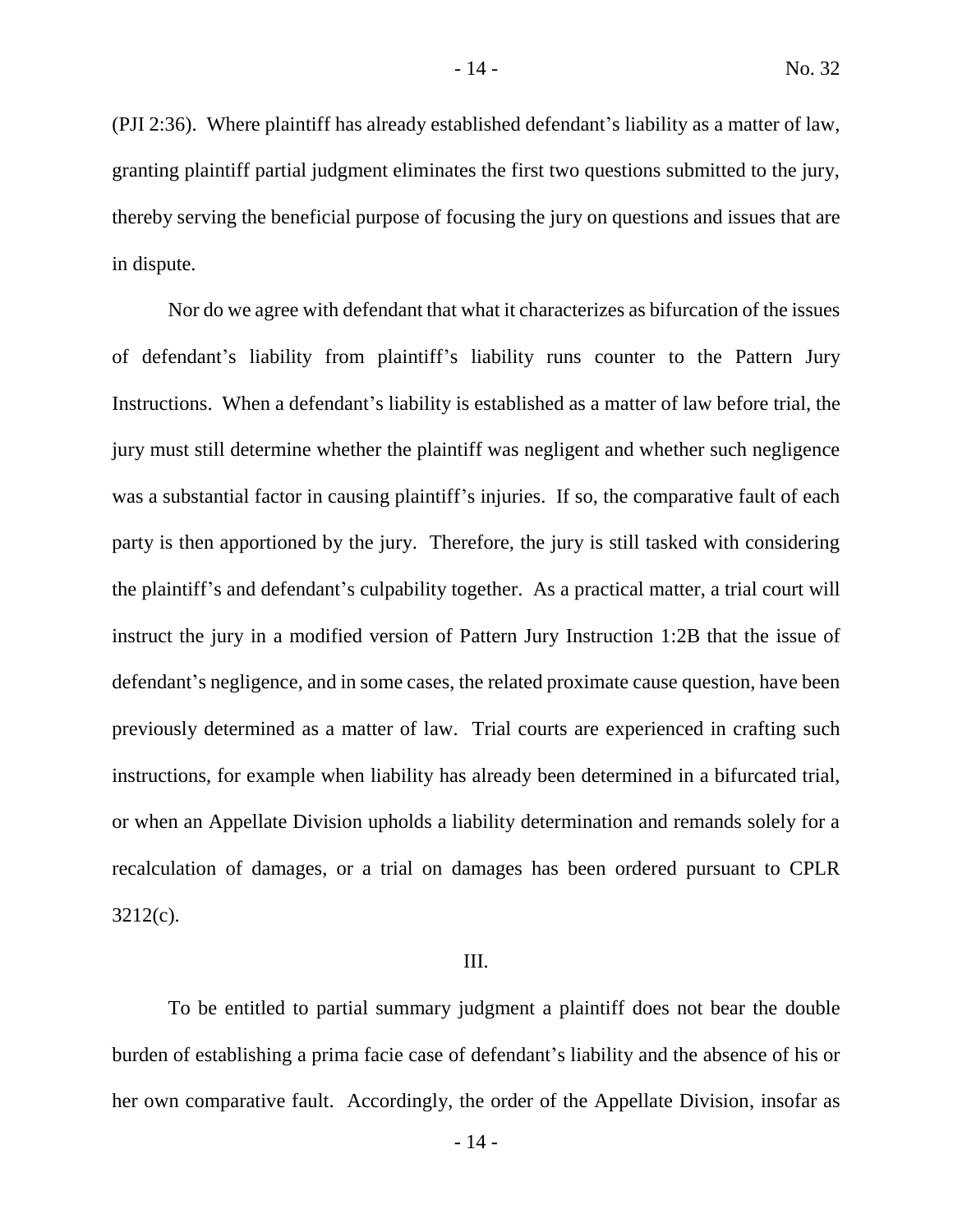appealed from, should be reversed, with costs, and the case remitted to the Appellate Division for consideration of issues raised but not determined on the appeal to that court and the certified question answered in the negative.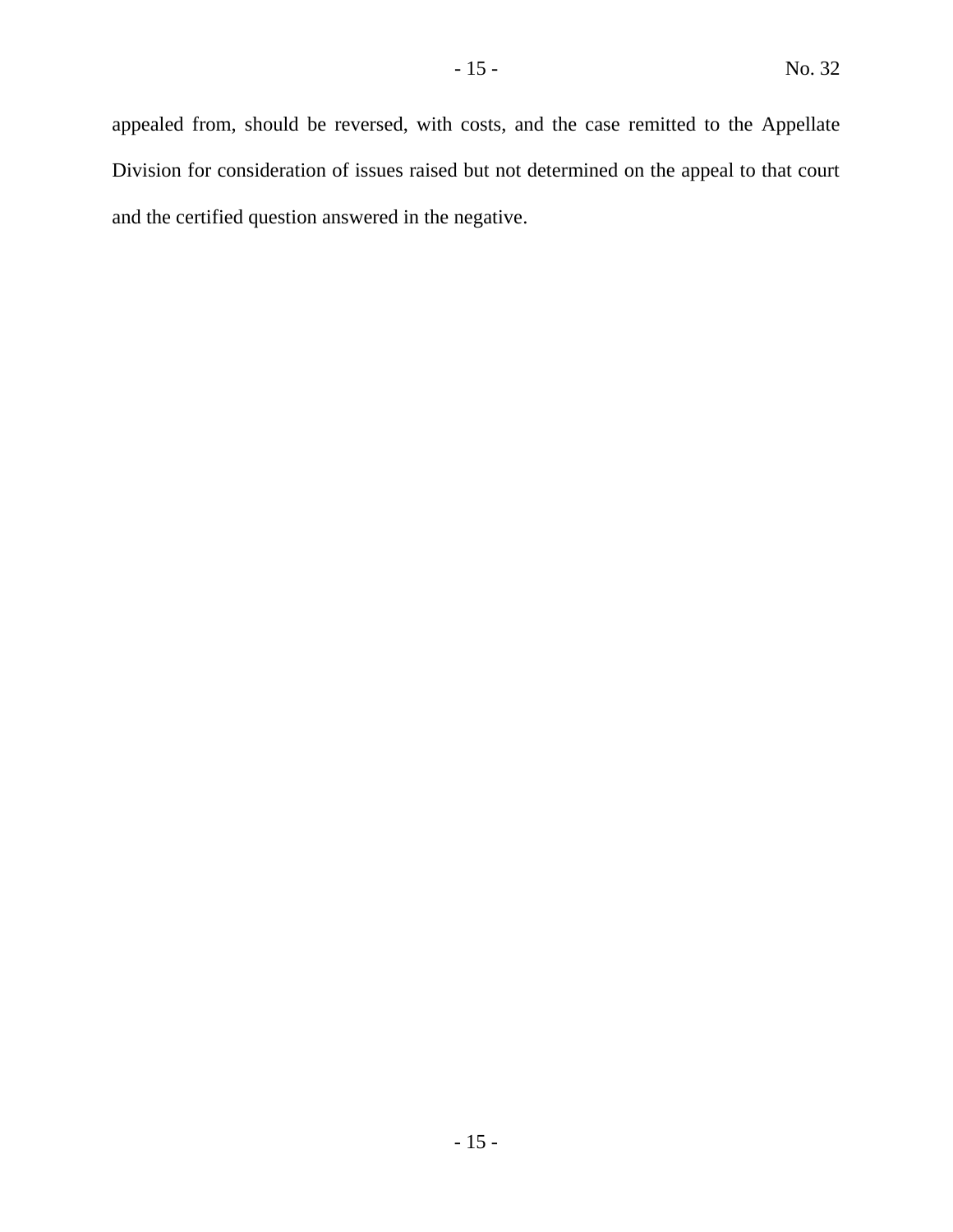Rodriguez v City of New York

No. 32

GARCIA, J. (dissenting):

The majority holds that plaintiff's motion for partial summary judgment on liability was improperly denied, notwithstanding issues of fact as to plaintiff's comparative negligence. We disagree. The rule has been, and should remain, that a plaintiff must demonstrate the absence of issues of fact concerning both defendant's negligence and its own comparative fault in order to obtain summary judgment (see Thoma v Ronai, 82 NY2d 736 [1993]).

Plaintiff's injury occurred while he was working in a New York City Department of Sanitation garage, as he and his colleagues outfitted sanitation trucks with tire chains and a plow in order to clear snow and ice from the City streets. With the storm ongoing,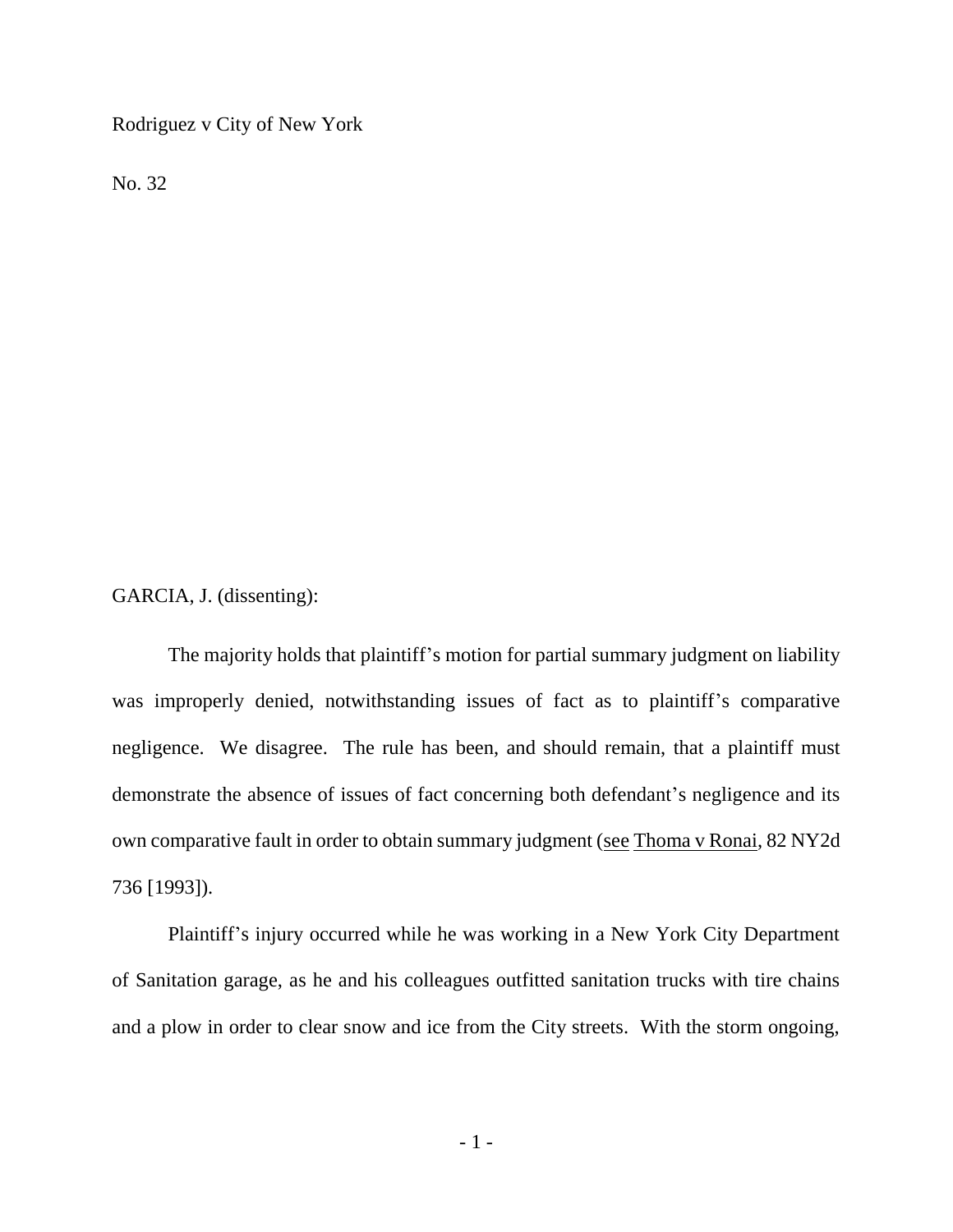plaintiff's colleagues were backing a truck into the Department's garage bay when the truck slid several feet and hit a parked car, which skidded forward and hit plaintiff.

Supreme Court rejected both parties' summary judgment motions. In rejecting plaintiff's motion, the court found that there were triable issues of fact as to the City's liability, specifically with respect to causation and foreseeability, as well as plaintiff's comparative fault. The court noted that "[f]oreseeability questions are generally left for the fact finder to resolve" (citing Derdiarian v Felix Constr. Corp., 51 NY2d 308, 315 [1980]) and that numerous issues of fact remained concerning causation. In addition, the court found that even if defendant's liability was established, "plaintiff would not be entitled to summary judgment as to liability since the question of his comparative fault must be resolved at trial."

The Appellate Division upheld Supreme Court's finding of triable issues concerning defendant's negligence. After reviewing the facts, the Appellate Division held that "[u]nder this factual scenario, the trier of fact could determine *that defendant was free from negligence* and that plaintiff was 100% at fault in causing his injuries" (142 AD3d at 781 [emphasis added]). The majority dismisses this aspect of the Appellate Division's holding as a "passing reference," and, without explanation, determines that this statement "is not offered as an evaluation of the merits of defendant's alternative argument" (majority op. at 4 n.2). Here, where the holding of two lower courts calls into question plaintiff's demonstration of defendant's liability as a matter of law, the majority's summary dismissal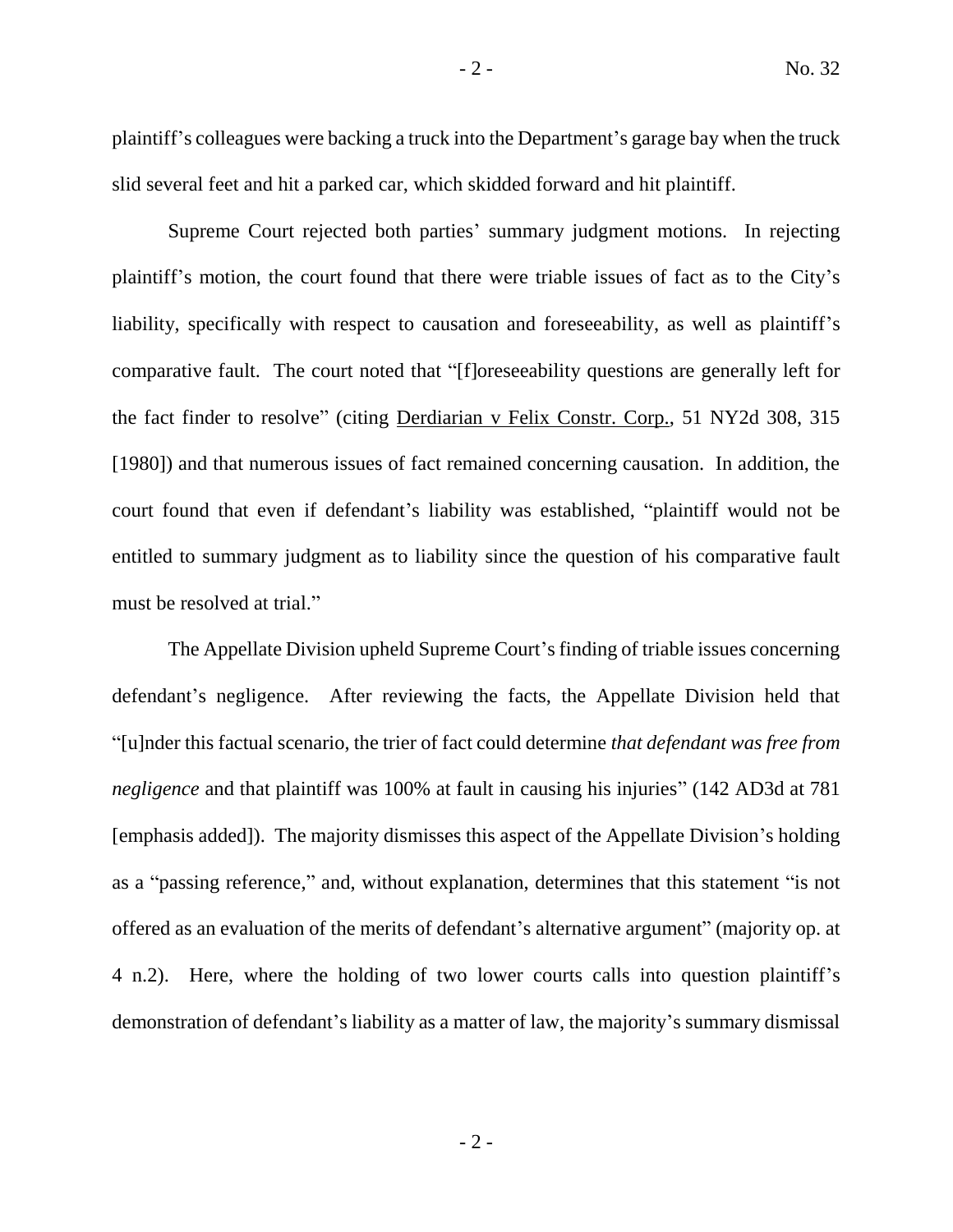of this issue is inadequate.<sup>1</sup> In any event, as discussed below, the fact that the City was found to have created an issue of fact as to any liability on its part highlights the unreasonableness of the majority's approach.

Even assuming plaintiff demonstrated the City's liability as a matter of law, our case law requires, as the Appellate Division majority held, that plaintiff's motion for summary judgment be denied. In Thoma v Ronai, the Appellate Division denied summary judgment to plaintiff, a pedestrian struck by a car while "lawfully in a crosswalk," finding that although plaintiff's "comparative negligence may be found by a jury to be minimal, or even zero . . . the record does not support our finding a total absence of negligence as a matter of law" (189 AD2d 635, 636 [1st Dep't 1993]). This Court affirmed, holding that plaintiff was not entitled to summary judgment because "she did not satisfy her burden of demonstrating the absence of any material issue of fact," namely the "factual question of her reasonable care" (82 NY2d 736, 737 [1993]). The majority rejects Thoma's holding because it does not explicitly "address<sup>[the relevant]</sup> CPLR provisions" and presumes that it "never considered the import of article 14-A" (majority op. at 6). But this questionable

<sup>&</sup>lt;sup>1</sup> The majority "do[es] not reach" the issue of whether plaintiff demonstrated defendant's negligence as a matter of law (majority op. at 4). In fact, this question is a preserved issue of law. The majority asserts that the Appellate Division "fram[ed as] the sole issue for resolution" the question "whether a plaintiff seeking summary judgment on the issue of liability must establish, as a matter of law, that he or she is free from comparative fault" (id. at 4 n.2). This is not correct. The Appellate Division certified the question "was the order of Supreme Court, as affirmed by this Court, properly made?" Accordingly, Supreme Court's ruling that plaintiff did not demonstrate defendant's negligence as a matter of law, and the Appellate Division's affirmance on that issue, is properly before us.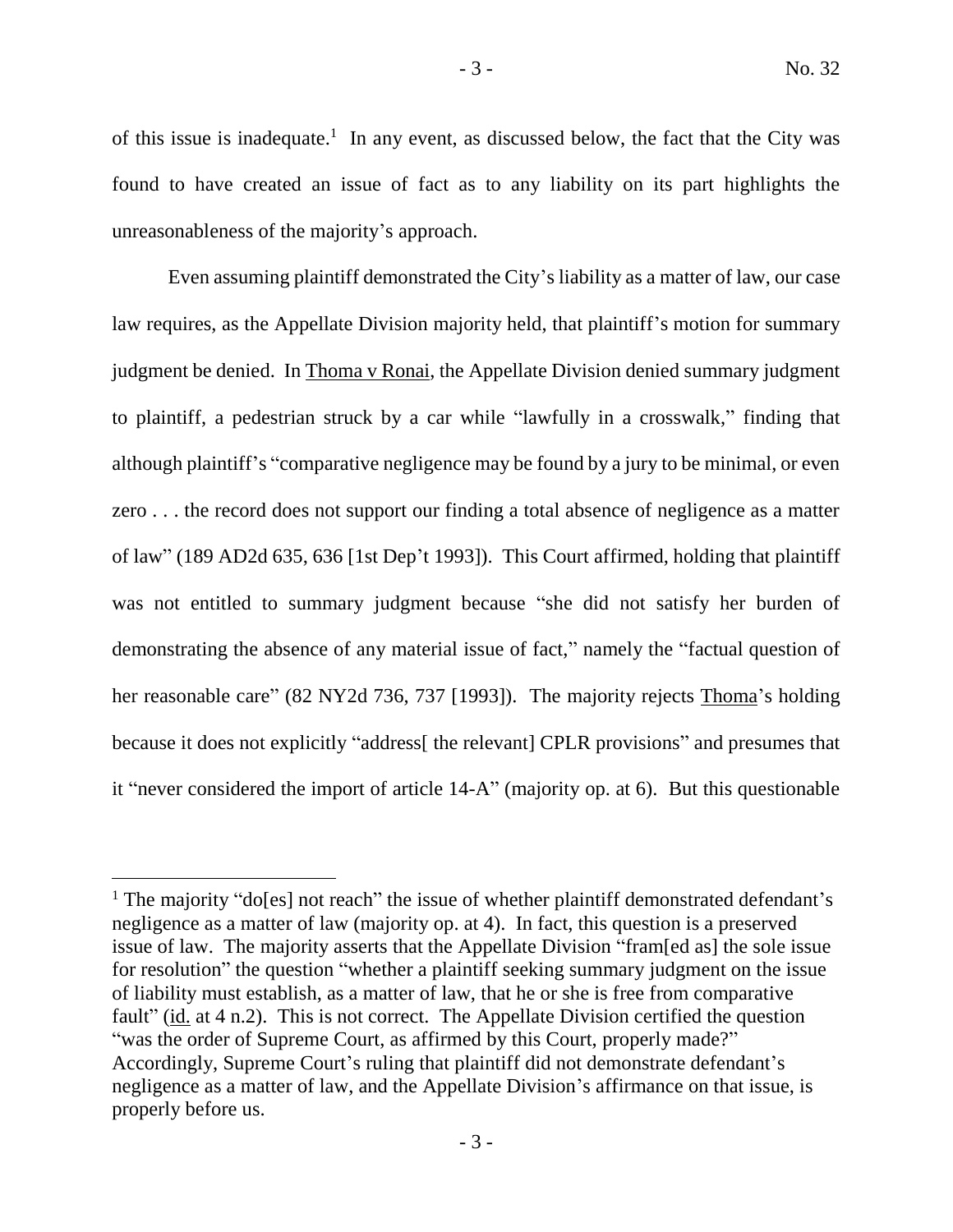assessment of the Thoma holding is undermined by later case law. In Sammis v Nassau/Suffolk Football League, we reiterated the Thoma rule, denying partial summary judgment to plaintiff because "[o]n this record, there exist issues of fact as to comparative fault for a factfinder to consider pursuant to CPLR 1411" (95 NY2d 809, 810 [2000]). More recently, we reviewed a decision of the Appellate Division that, in granting plaintiff's summary judgment motion, attempted to distinguish Thoma because "plaintiffs established that the defendant driver was negligent and that the injured plaintiff was free from comparative fault" (Castiglione v Kruse, 130 AD3d 957, 958 [2d Dep't 2015]). The dissent, in rejecting summary judgment, asserted that the majority "fail[ed] to correctly apply controlling precedent from the Court of Appeals," namely Thoma's assessment of a pedestrian's comparative negligence in failing to "look to the sides" while crossing the street (id. at 960-61 [Dillon, J, dissenting]). We reversed, holding that "triable issues of fact preclude summary judgment in plaintiffs' favor" (Castiglione v Kruse, 27 NY3d 1018 [2016]). The rule set out is clear, and speculation as to what the Court "considered" – or in other words, the suggestion that we did not mean what we said -- does not mask the fact that the majority is overruling this line of cases.

Accordingly, the issue of whether a plaintiff is entitled to summary judgment without showing freedom from comparative fault is settled, and the Appellate Division Departments have, for the most part, been applying that precedent. Since Thoma, each Department has held that a plaintiff is precluded from obtaining summary judgment where issues of fact exist concerning comparative fault (see e.g. Piscitello v Fortress Trucking,

- 4 -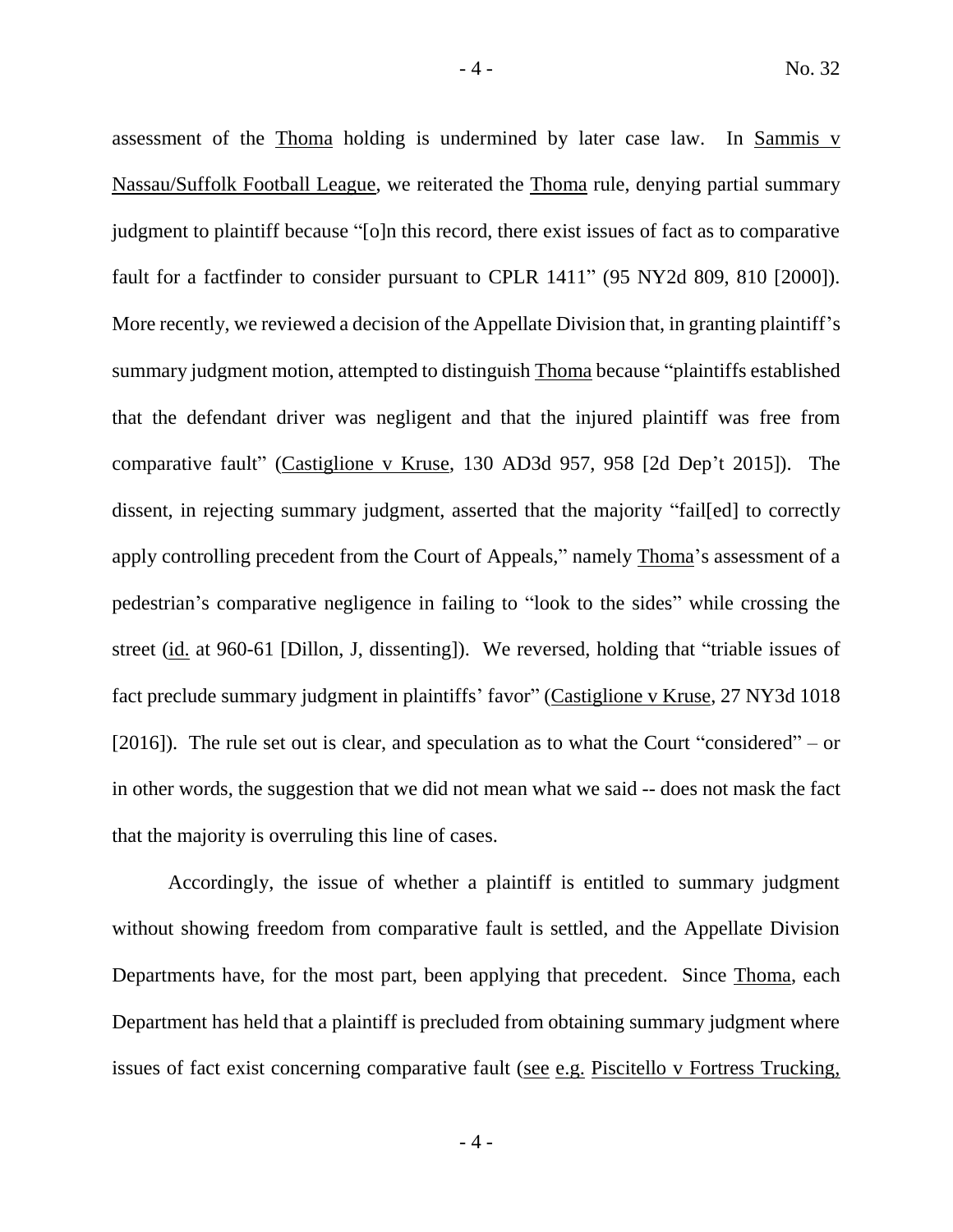Ltd., 118 AD3d 1441 [4th Dept 2014]; Calcano v Rodriguez, 91 AD3d 468 [1st Dept 2012]; Roman v A1 Limousine, 76 AD3d 552 [2d Dept 2010]; Rigney v Ichabod Crane Cent. School Dist., 59 AD3d 842 [3d Dept 2009]). Moreover, in other contexts, each Department has ruled that a plaintiff has the burden of demonstrating the absence of issues of fact as to affirmative defenses to obtain summary judgment (see e.g. Morley Maples, Inc. v Dryden Mut. Ins. Co., 130 AD3d 1413 [3d Dept 2015]; Ahmad v City of NY, 129 AD3d 443, 444 [1st Dept 2015]; Jessabell Realty Corp. v Gonzales, 117 AD3d 908, 909 [2d Dept 2014]; Birt v Ratka, 39 AD3d 1238, 1239 [4th Dept 2007]). Conversely, the majority's approach, granting summary judgment without eliminating issues of fact concerning plaintiff's comparative fault, has only been taken by a minority of judges in the First Department (Gonzalez v ARC Interior Constr., 83 AD3d 418 [1st Dept 2011]; Tselebis v Ryder Truck Rental, 72 AD3d 198 [1st Dept 2010]; Strauss v Billig, 78 AD3d 415 [1st Dept 2010]), and has been expressly rejected within the First Department since those cases (see Calcano, 91 AD3d at 469 ["Although this Court departed from the Thoma holding in  $Tselebis \ldots$  we respectfully decline to follow  $Tselebis$ <sup>"</sup>]).<sup>2</sup>

Similarly, the Legislature is under the impression that Thoma is the applicable rule and has declined to change it.<sup>3</sup> Attempts have been made to amend the comparative fault

 $2$  This approach has been partially followed in the Fourth Department, with some courts granting partial summary judgment on defendant's breach of the duty of care, but leaving for the jury the question of proximate cause (Simoneit v Mark Cerrone, Inc., 122 AD3d 1246, 1248 [4th Dept 2014]).

<sup>3</sup> The majority cites Desrosiers v Perry Ellis Menswear, LLC (30 NY3d 488, 497 [2017]) for the principle that "we have often been reluctant to ascribe persuasive significance to legislative inaction," but more relevant language follows, distinguishing "instances in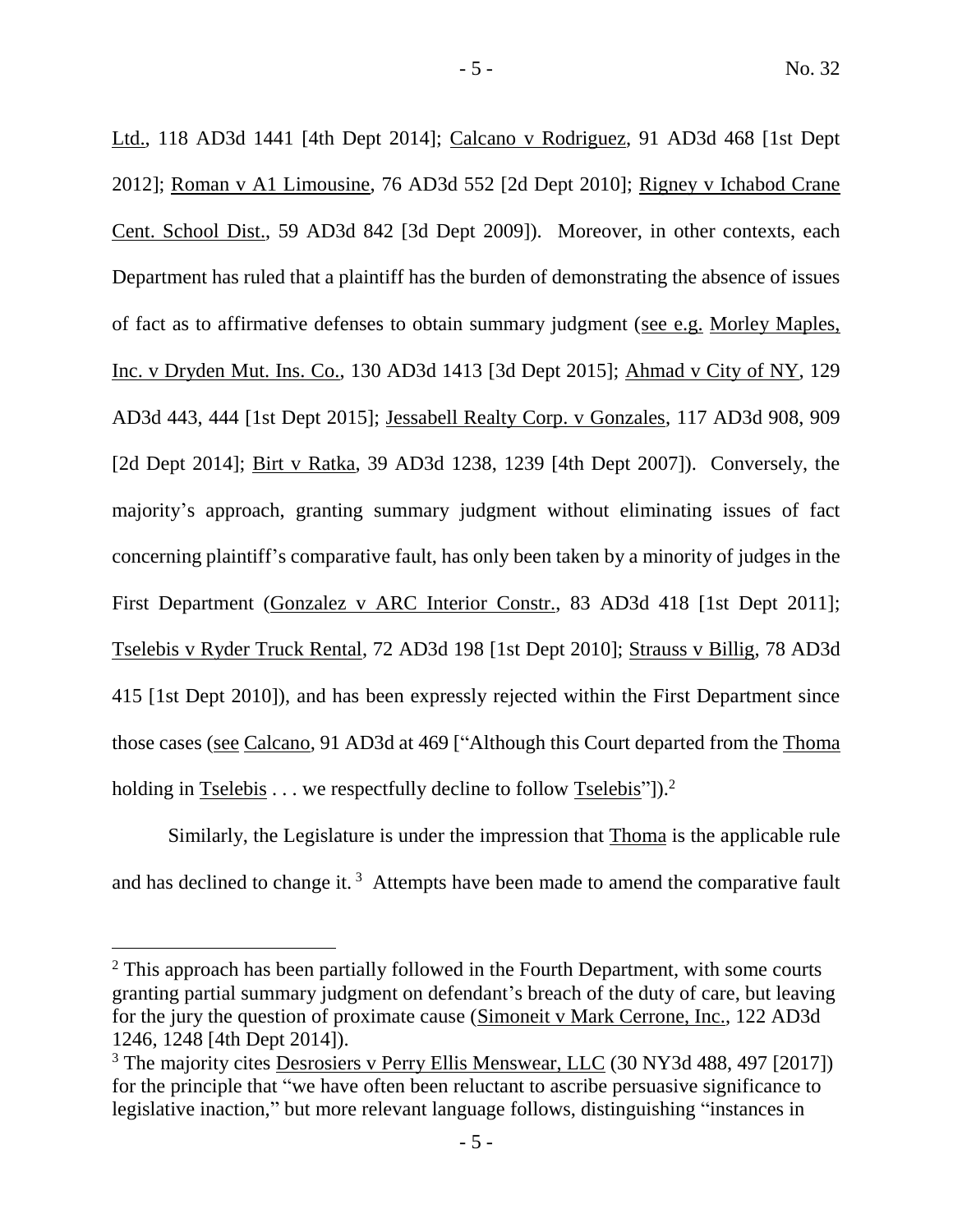statute to place on a defendant opposing summary judgment "the burden of interposing proof of culpable conduct" (see S. 20572017-2018 Reg Sess [NY 2017]; S 7779/2016- 2017 Reg Sess [NY 2016]; see also A. 2776, Memorandum in Support of Legislation [2017-2018] [proposing amendment to impose on defendant at summary judgment the burden of producing enough evidence of plaintiff's comparative fault to raise a genuine issue of fact]). Such attempts at legislative reform would be unnecessary if plaintiffs were entitled to summary judgment despite the existence of issues of fact concerning comparative fault. As defendant points out, these proposed bills would still preclude summary judgment where "defendant presents evidence of plaintiff's comparative fault sufficient to raise a question of fact" after a plaintiff has demonstrated defendant's liability as a matter of law (see Assembly Mem. in Support, H 2776 [2017]). The majority's approach goes well beyond these proposals, enabling a plaintiff to obtain summary judgment even where, as happened here, a defendant has demonstrated that plaintiff's comparative fault may be significant.

which the legislative inactivity has continued in the face of a prevailing statutory construction. . . . Stated another way, it is a recognized principle that where a statute has been interpreted by the courts, the continued use of the same language by the Legislature subsequent to the judicial interpretation is indicative that the legislative intent has been correctly ascertained" (id. [internal citations and quotation marks omitted]). This is particularly true where "'the Legislature, with presumed knowledge of the judicial construction of a statute, foregoes specific invitations and requests to amend its provisions to effect a different result" (id., quoting Alonzo M. v New York City Dept. of Probations, 72 NY2d 662, 667 [1988]). Here, the legislative history in support of these amendments specifically refers to our prior determination and provides that "this amendment would not overrule Thoma" (A. 2776, Memorandum in Support of Legislation [ 2017-2018]).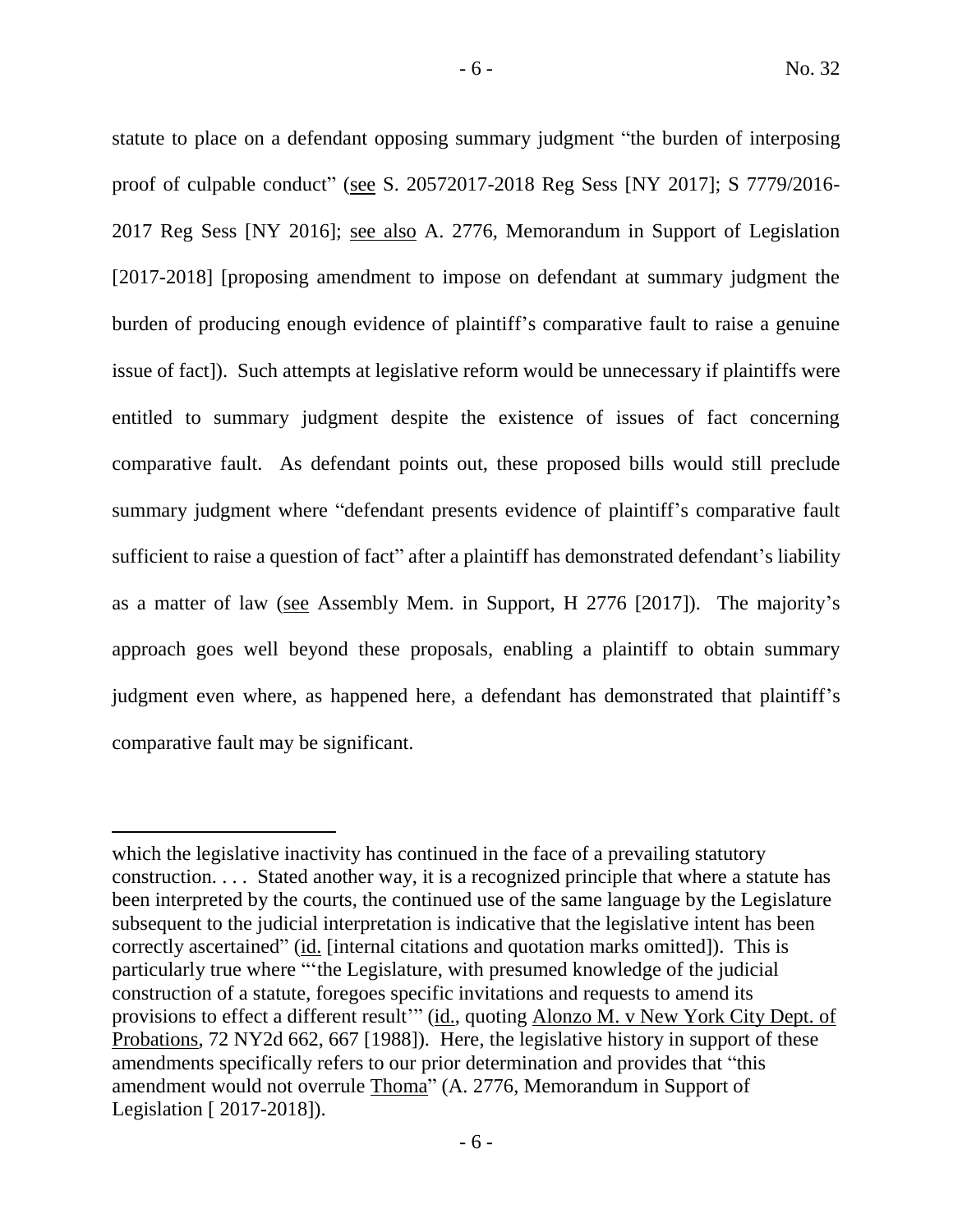The Thoma rule, denying summary judgment where there are triable issues concerning comparative fault, is not only the established rule, it is the fairer outcome. We have previously held that comparative fault must be analyzed from a holistic perspective (see Arbegast v Board of Educ., 65 NY2d 161, 168 [1985] [The comparative fault analysis requires a court to consider "the culpable conduct attributable to the (plaintiff as) compared with the total culpable conduct which caused the damages" and to "fix the relationship of each party's conduct to the injury sustained"]). Determinations of degrees of fault should be made as a whole, and assessing one party's fault with a preconceived idea of the other party's liability is inherently unfair; or, as the Appellate Division characterized it, a defendant would "enter[] the batter's box with two strikes already called" (142 AD3d at 782). Indeed, as the Appellate Division also noted, the Pattern Jury Instructions advise that a jury consider both parties' liability together (see PJI 2:36). This is because the issues of defendant's liability and plaintiff's comparative fault are intertwined. A jury cannot fairly and properly assess plaintiff's comparative fault without considering defendant's actions (see e.g. Siegel, Practice Commentaries C 3212:24 [noting that "no purpose is served by the granting of summary judgment" where "the proof that would go into the damages question substantially overlaps that on which liability depends"]). The facts of this case – which two courts have found created an issue of fact as to any liability on the part of defendant – highlight the unfairness of the majority's new rule (see e.g. Ugarriza v Schmieder, 46 NY2d 471, 475 [1979] ["Negligence cases by their very nature do not usually lend themselves to summary

- 7 -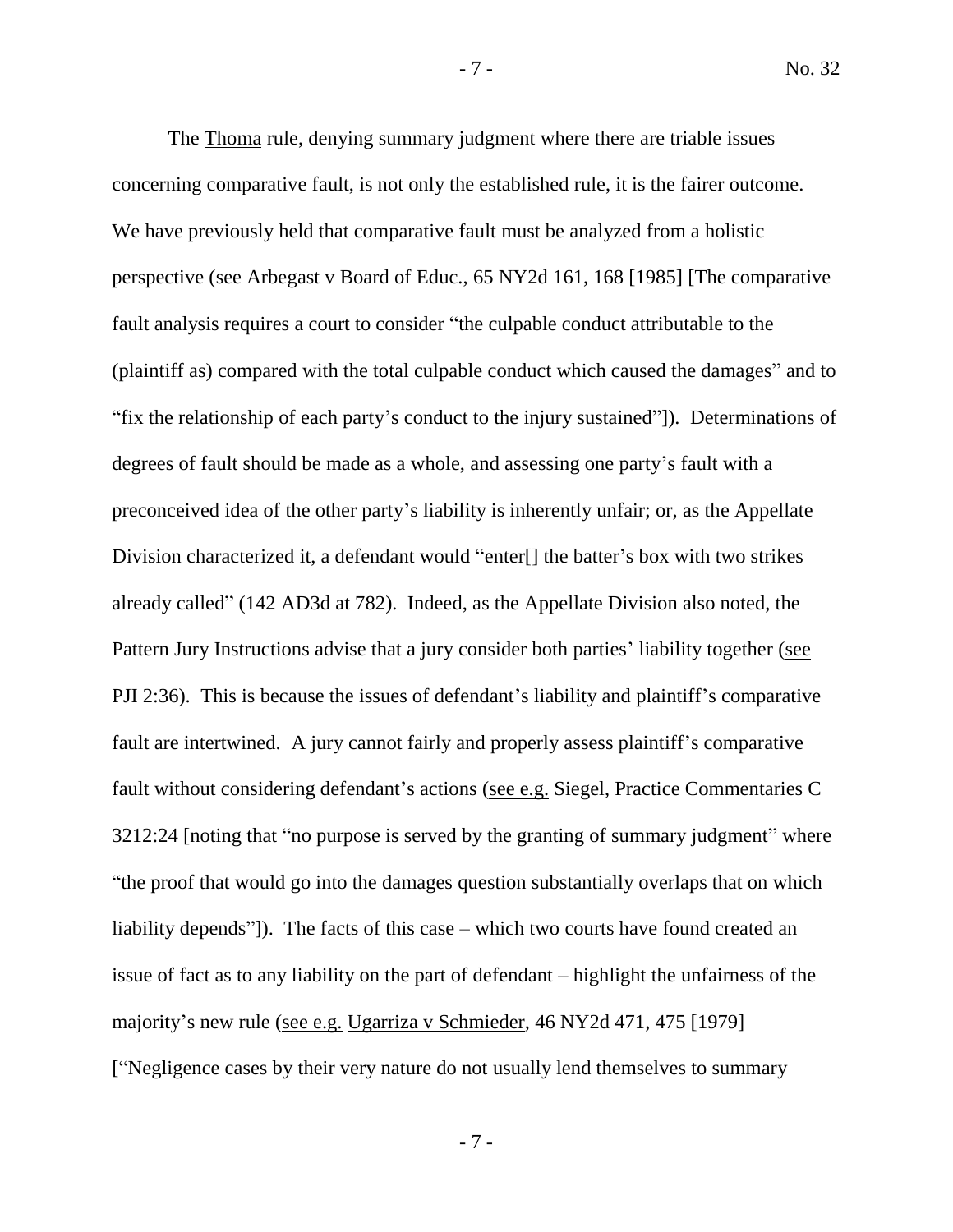judgment, since often, even if all parties are in agreement as to the underlying facts, the very question of negligence is itself a question for jury determination"]).

Simultaneous consideration by the jury of both parties' level of culpability is also the more practical approach. Indeed, "few, if any, litigation efficiencies are achieved by the entry of partial summary judgment in this context because the defendant would still be entitled, at trial, to present an all-out case on the plaintiff's culpable conduct" (Vincent C. Alexander, Practice Commentaries, McKinney's Cons. Laws of NY, Book 7B C1412). In the event that plaintiff obtained partial summary judgment without removing issues of comparative fault, a jury would still be required to assess plaintiff's degree of liability, and then make a damages determination in a subsequent proceeding. Such an inefficient approach would dispose of any benefits to be gained in granting partial summary judgment (see e.g. E.B. Metal & Rubber Indus. v County of Washington, 102 AD2d 599 [3d Dept 1984] ["Granting plaintiffs' motions (for partial summary judgment) would be illusory and would spare neither the court's nor the litigants' time and effort. The issue of plaintiffs' comparative negligence would still need to be resolved, which resolution would require a comparison of the parties' culpable conduct"]). The majority promotes its approach by pointing to the "eliminat[ion]" of the first two questions a jury must answer in a "typical comparative negligence trial" (majority op. at 12). But these questions would not be eliminated by a grant of partial summary judgment, as an assessment of defendant's negligence would be required in order for the jury to determine comparative fault and damages.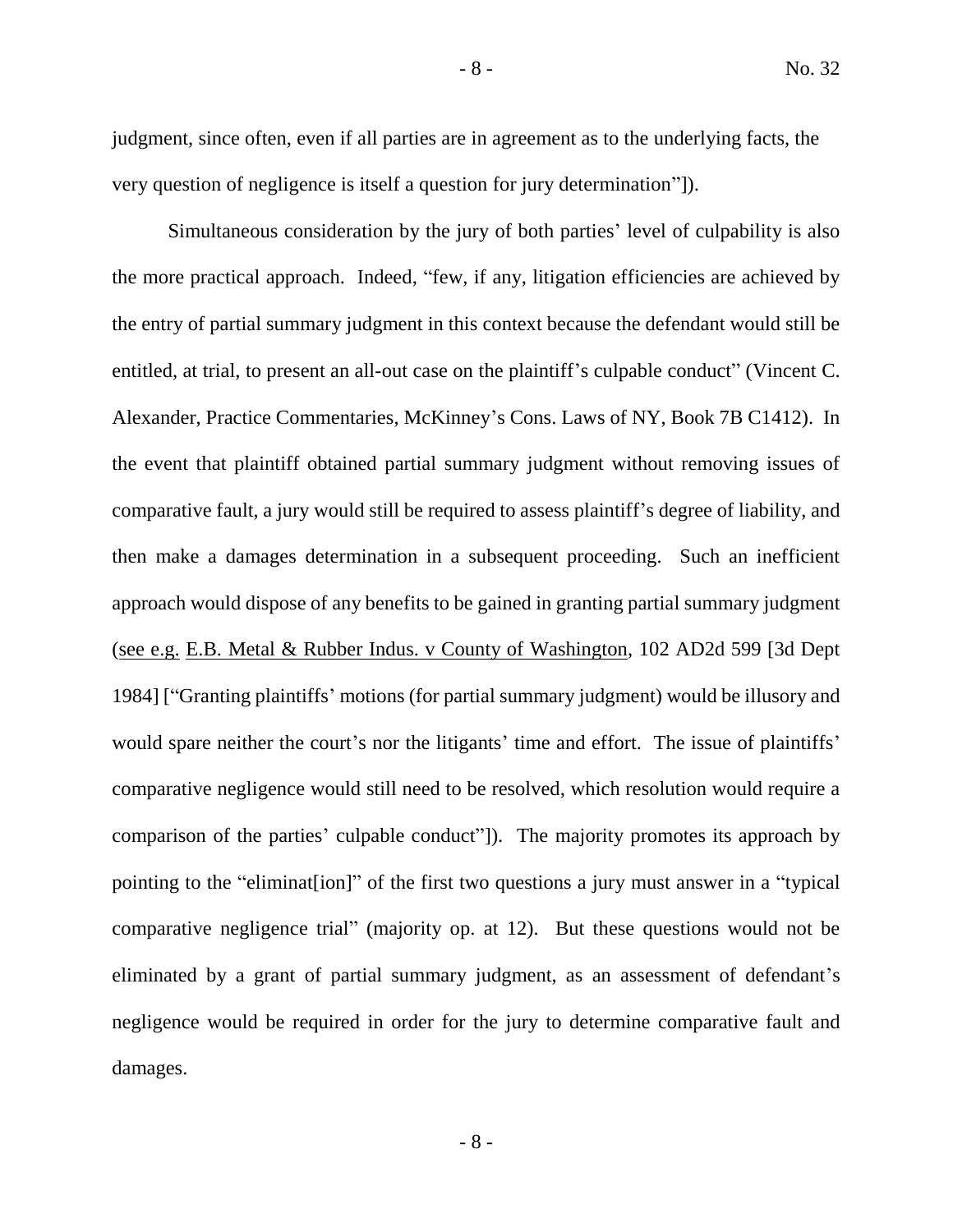Nor is our approach barred by the statutory language of Article 14-A. Requiring a plaintiff to show freedom from comparative fault in advance of obtaining summary judgment does not "bar recovery" in derogation of Article 14-A. Before the enactment of Article 14-A, a plaintiff was unable to obtain recovery of any sort where he or she was in any way culpable (Fitzpatrick v Int'l. Ry. Co., 252 NY 127, 133-34 [1929] ["At common law a person has no cause of action for negligence, if he himself has contributed, in the slightest degree, to bring it about"]). Article 14-A enables a plaintiff to *recover* despite comparative fault (see Arbegast, 65 NY2d at 167 [Article 14-A "permit(s) partial recovery in cases in which the conduct of each party is culpable"]). It does not mandate that courts grant partial summary judgment on liability to plaintiffs who are comparatively at fault, as the majority's approach would require. The comparative fault statute simply provides that a plaintiff is entitled to recover a certain amount of damages, to be determined by a jury, even in cases where plaintiff has engaged in some degree of culpable conduct. This requires that each party's culpability be assessed and liability determined before judgment is granted (see id. at 168 ["(W)hat the statute requires comparison of is not negligence but conduct which, for whatever reason, the law deems blameworthy, in order to fix the relationship of each party's conduct to the injury sustained and the damages to be paid by the one and received by the other as recompense for that injury"]).

The majority repeatedly speaks to the "double burden" our approach would place on defendant. But there is no unfair tipping of the scales. Plaintiff in his moving papers made a blanket assertion of freedom from any comparative negligence and defendant, in